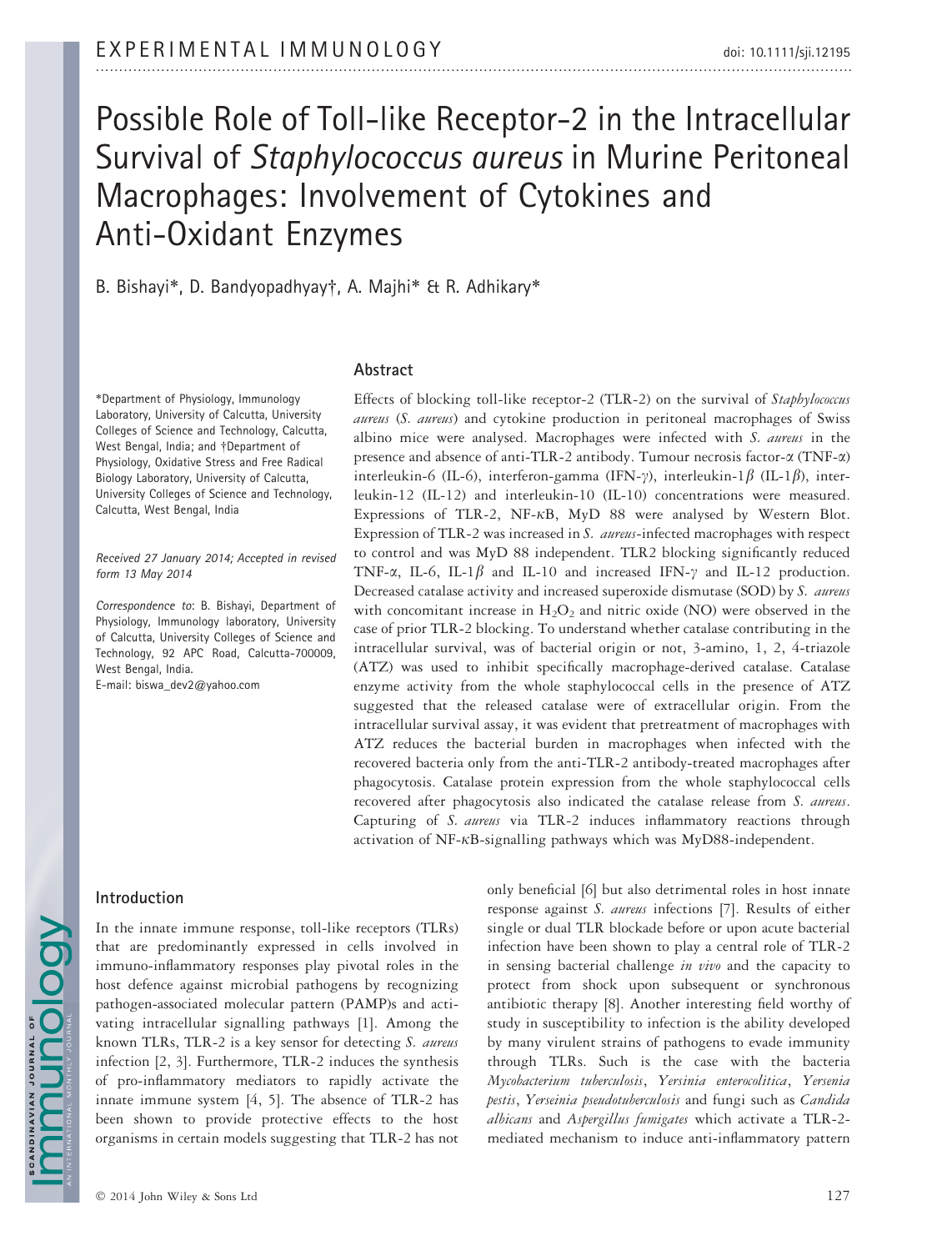that down modulates the microbicidal function of leucocytes [9, 10]. Certain pathogens used TLR-based strategies to evade host defence [11]. This regulation by TLR-2 seemed to be beneficial to bacteria and dependent on the strain of bacteria, as TLR-2-deficient mouse macrophages were reported to have a greater capacity to kill S. aureus organisms compared with wild-type macrophages [12–14]. The activation of TLR signalling with these infections promotes sustained efforts to develop novel strategy to block these pathways for a variety of disease infections [15]. Taken together, understanding negative regulation of TLR signalling may be helpful to develop methods of artificial manipulation of TLR signalling to restore inflammatory diseases, overcome uncontrolled inflammation and make counter measures against infection [16]. It was suggested that targeting immunosuppressive microenvironment using anti-TLR-2 antibody is a novel therapeutic strategy for combating inflammation [17]. Addition of anti-TLR2 antibodies to Mycobacterium avium subsp. paratuberculosis (MAP)-infected monocytes promoted phagosome maturation and organism killing [18]. Anti-TLR-2 antibody significantly decreased spontaneous cytokine production from rheumatoid arthritis synovial tissue explants cultures [19]. Studies also indicated that blocking TLR-2 activity is a novel therapeutic strategy for anti-metastasis that combats the immunosuppressive environment [20, 21]. Immunoneutralization of TLR-2 with antibody directed against it has been reported to cause modulatory response to S. aureus [22, 23]. Thus, it appears that even though S. aureus is recognized by macrophages through TLR-2, S. aureus may utilize TLR-2 as part of its survival mechanism. This makes TLR-2 a very intriguing molecule to study when trying to understand the survival mechanism of S. aureus. Expression of distinct set of TLR-2 and differences in reactivity to microbial molecules in BALB/C and C57BL6 mice have been discussed earlier [24]. Currently, there is no study on the expression of TLR-2 and role of TLR-2 in the intracellular survival of S. aureus in macrophages in wild-type Swiss albino mice. We have recently reported on cellular events and intracellular survival of S. aureus during infection of murine macrophages of Swiss albino mice [25]. The role of cell surface TLR-2 in the survival of S. aureus using Swiss albino mice has not been studied. The roles of TLRs in the sensing of oxidants by cells and tissues in vitro have been investigated [26]. TLR2 was required for oxidant-induced inflammation in vivo. Therefore, it seems that as in higher vertebrates, S. *aureus* has evolved a diversified array of antioxidant tools, both enzymatic and non-enzymatic, to resist immunemediated oxidative attack [27]. Catalase has been proposed to be a potential virulence factor in many bacterial pathogens, because its activity might protect them from the reactive oxygen species (ROS) generated by eukaryotic cells [28]. Thus, this enzyme has been demonstrated to be an essential factor for the intracellular survival of bacteria [29].The present study was performed to investigate the involvement of macrophage cell surface TLR-2 in the intracellular survival of S. aureus in peritoneal macrophages of Swiss albino mice.

#### Materials and methods

Maintenance of animals and cells. All experiments involving animals were conducted according to the protocols that had been approved by the Institutional Animal Ethics Committee (IAEC), Department of Physiology, University of Calcutta. Wild-type male Swiss albino mice were used throughout the study. Macrophages were prepared from peritoneal fluids of thioglycolate-administered mice. The Staphylococcus aureus (S. aureus) strain AG-789 was obtained from Apollo Gleneagles Hospital, Calcutta, West Bengal, India.

Preparation of bacteria. Staphylococcus aureus strain (AG-789) grown overnight in Luria Bertini broth were diluted with fresh broth and cultured until mid-logarithmic phase of growth. Bacteria were harvested, washed twice with sterile saline and adjusted to the desired inoculum spectrophotometrically before infection ( $OD_{620} = 0.2$  for  $5.0 \times 10^7$  cells/ml for S. aureus) and the colony-forming unit (CFU) count of the desired inoculum was confirmed by serial dilution and culture on blood agar [30].

Isolation and stimulation of peritoneal macrophages. The mice, used at 6–8 weeks of age and fed standard laboratory chow and water, were injected intraperitoneally with 2 ml of 4% sterile thioglycolate broth, and the resulting peritoneal exudate was harvested by lavage of the peritoneal cavities of mice with endotoxin-free Hanks' solution 4– 5 days later. Peritoneal macrophages were suspended in 0.83% ammonium chloride solution containing 10% (v/v) Tris buffer (pH 7.65) to lyse erythrocytes. The cells were resuspended in RPMI 1640 medium supplemented with 10% FBS, 100 IU/ml penicillin, and 100  $\mu$ g/ml streptomycin and then were allowed for plastic adherence nonadherent cells were removed by aspiration and washing with RPMI 1640 medium before the addition of S. aureus. The adherent macrophages, more than 95% of which appeared to be typical macrophages by light microscopy, were used for each experiment [31]. Murine peritoneal macrophages  $(5 \times 10^6 \text{ cells/ml})$  were infected with S. aureus  $(1 \times 10^6, 5 \times 10^6 \text{ and } 1 \times 10^7 \text{ CFU/ml})$  for 48 h at 37 °C and expression of TLR-2 on macrophages were performed.

In a separate set of experiment, murine peritoneal macrophages  $(5 \times 10^6 \text{ cells/ml})$  were infected with S. aureus (5  $\times$  10<sup>6</sup> CFU/ml) for 24, 48 and 72 h at 37 °C and expression of TLR-2 on macrophages were performed.

Blocking antibody reagents and culture conditions. For TLR-2 blocking assays, polyclonal antibodies against TLR-2 (Biorbyt Limited, Cambridge, UK) were added at 10  $\mu$ g/ ml, and the macrophages were incubated for 1 h at 37 °C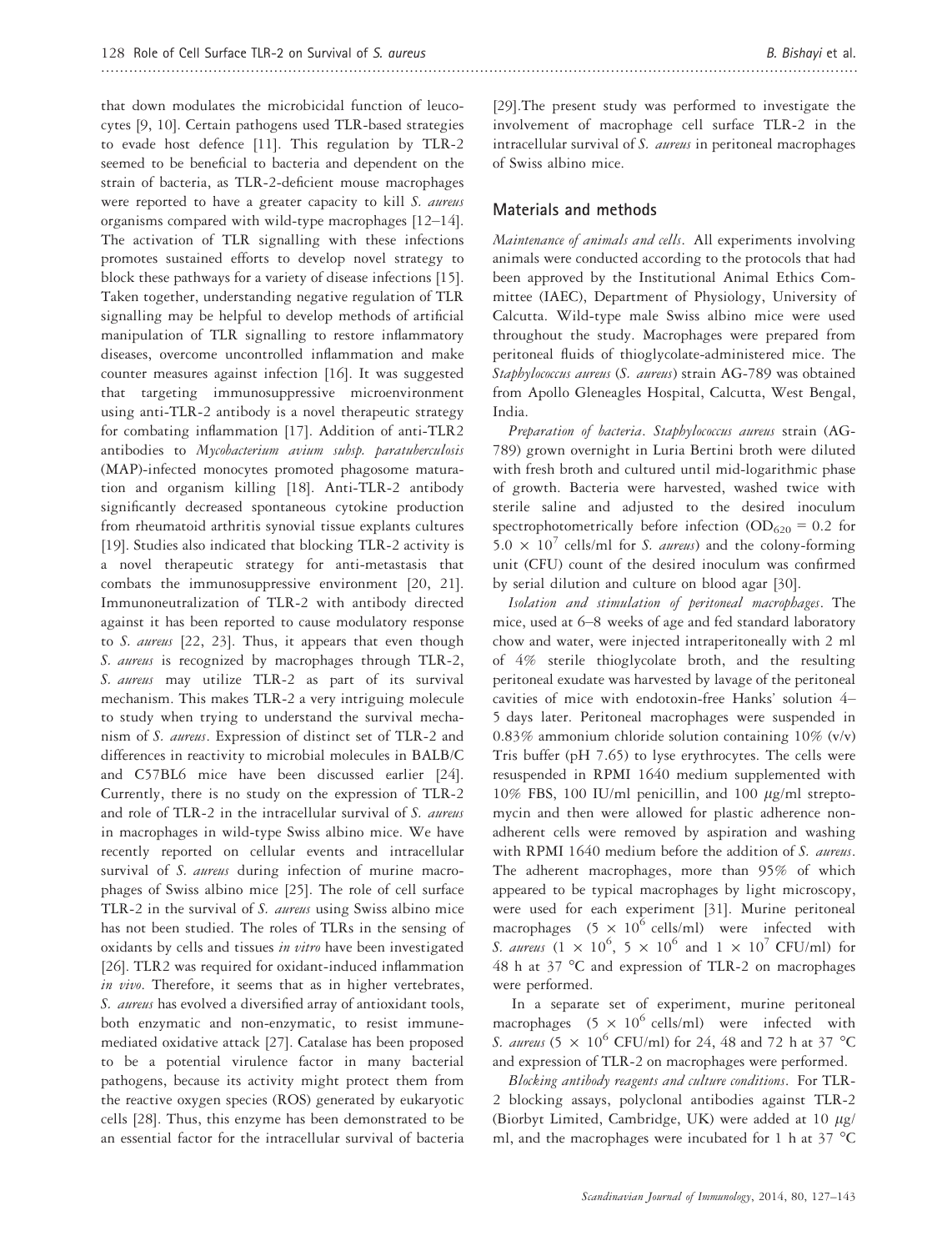in 5%  $CO<sub>2</sub>$  with S. aureus or medium alone were then added, and the cells were incubated for an additional 24, 48 or 72 h at 37  $\degree$ C in 5% CO<sub>2</sub>. Cell-free culture supernatants were collected at 24, 48 and 72 h [32, 33]. Saturation studies were performed beforehand and were found useful at a concentration of 10  $\mu$ g/ml as suggested earlier [34].

Assays for colony-forming ability of engulfed bacte*ria*. Murine peritoneal macrophages (5  $\times$  10<sup>6</sup> cells/ml) were mixed with S. aureus  $(5 \times 10^6 \text{ CFU/ml})$  in a 1:1 cell/bacterium ratio [35] in RPMI-FBS (5%) and incubated at 37 °C cell culture incubator for different times in the presence and absence of anti-TLR-2 antibody (10  $\mu$ g/mL). After centrifugation, cell culture supernatants were collected and stored for further assay. Phagocytosis was stopped by adding cold (4 °C) RPMI-1640 and extracellular S. aureus were removed by washing the suspension in RPMI, note that we were unable to use antibiotics to kill bacteria present outside of macrophages because engulfed bacteria died quickly during the period necessary for the action of antibiotics. The pellets were disrupted in sterile water containing 0.01% bovine serum albumin (BSA) by vigorously vortexing to release intracellular bacteria in the lysate. The lysates containing bacteria were plated at serial dilutions on mannitol agar plates. The plates were incubated at 37 °C for a day or two and the number of colonies was determined.

Determination of catalase activity of whole staphylococcal cells recovered after time-dependent phagocytosis in the presence or absence of anti-TLR-2 antibody. The bacteria that survived after time-dependent phagocytosis, as obtained from the plates of respective phagocytic time were used to estimate the whole staphylococcal cell catalase activity as described previously [25]. The bacterial cells were grown overnight and washed twice in sterile distilled water and once in sterile 50 m<sup>M</sup> potassium phosphate buffer (pH 7.0). The washed bacterial cells were dispersed in phosphate buffer (pH 7.0) by shaking glass beads and diluting to give an absorbance of 0.62 at 600 nm. A 1 ml amount of the suspension of culture with an absorbance of 0.62 contained approximately 1.1  $\times$  10<sup>8</sup>-1.5  $\times$  10<sup>9</sup> CFU/ml by standard plate counts. Based on preliminary experiments,  $5 \times 10^6$ - $1.5 \times 10^8$  CFU/ml was used to determine catalase activity of cells in the presence of 15  $\mu$ moles of H<sub>2</sub>O<sub>2</sub>/ml phosphate buffer. After 10 min of incubation, bacterial cells were centrifuged and supernatants were collected and stored at  $-20$  °C. Catalase activity in the supernatant was estimated in a process as mentioned in Materials and methods section.

Culture of intracellular viable S. aureus and preparation of whole-cell extract (cell lysate) for determination catalase expression by immunoblot. The bacteria that were survived after time-dependent phagocytosis as obtained from the plates of respective phagocytic time were further cultured in nutrient broth. Cells were washed twice in phosphatebuffered saline (PBS), vortexed, passed through a  $5-\mu m$ 

pore size filter, diluted to an optical density at 650 nm of  $0.4$  (10<sup>6</sup> CFU/ml) and resuspended in lysis buffer. Bacterial suspensions (10 ml) were washed twice with lysis buffer containing 1 mm disodium EDTA, pH 7.2, 0.5 mm PMSF and finally resuspended in 2 ml buffer. Suspensions were sonicated on ice at 8  $\mu$ m for 90 s (six 15 s bursts with 15 s cooling periods) and then centrifuged at 16,000 g for 45 min at 4 °C. Supernatants (lysates) were filtered and stored at  $-20$  °C. Protein content of this crude bacterial lysate was determined using Bradford method.

Immunoblot analysis for catalase. Bacterial cells lysates samples were resuspended in SDS-PAGE sample loading buffer, subjected to SDS-PAGE, and transferred onto BioTrace, PVDF membrane, (PALL; Gelman Laboratory, Port Washington, NY, USA) as described previously [36]. Membranes were probed at room temperature with rabbit antiserum to catalase (Primary antibody to catalase; Biorbyt Limited) at a 1:3000 dilution and immunoreactivity was detected with a goat anti-rabbit IgG horseradish peroxidase (HRP)-conjugated antibody (Biorbyt Limited). Blots were developed with a chemiluminescent substrate (SuperSignal West Pico Chemiluminescent Substrate; Thermo Scientific, Waltham, MA, USA) according to the manufacturer's instructions.

Use of catalase inhibitor 3-amino 1, 2, 4-triazole and assay of catalase activity. In another set of experiments, macrophages were treated with 1 m<sup>M</sup> 3-amino, 1, 2, 4-triazole (ATZ) solution, an intracellular catalase inhibitor at 37 °C for 30 min [37]. After proper washing, the ATZ pretreated or non-treated macrophages were allowed to interact with equal numbers of S. aureus and incubated at  $37 °C$  for 48 h in the presence or absence of anti-TLR-2 antibody. Supernatants and cell-free lysates were prepared from this set. Catalase activity in the supernatant and cell-free lysate was determined spectrophotometrically by measuring the decrease in  $H_2O_2$  concentration at 240 nm as described below.

Effect of ATZ on the whole-cell staphylococcal catalase activity of the bacteria recovered after 48 h of phagocytosis. The bacteria recovered after 48 h of phagocytosis in the presence or absence of anti-TLR-2 antibody were used to determine catalase activity in the presence of 15  $\mu$ moles of H<sub>2</sub>O<sub>2</sub>/ml of phosphate buffer [25]. Bacterial cells (1.5  $\times$  10<sup>8</sup> CFU/ ml) were further allowed to interact with ATZ for 15, 30, 45 and 60 min at 37 °C followed by centrifugation and collection of supernatant. Catalase contents of the supernatant were determined spectrophotometrically as described in the Materials and methods section.

Intracellular survival of recovered bacteria by macrophages in the presence of ATZ. To address whether the intracellular survival of recovered S. aureus by macrophages in the presence of ATZ was altered, the bacteria recovered after 48 h of phagocytosis in the presence or absence of anti-TLR-2 antibody were further cultured and used for intracellular survival assay. Freshly isolated peritoneal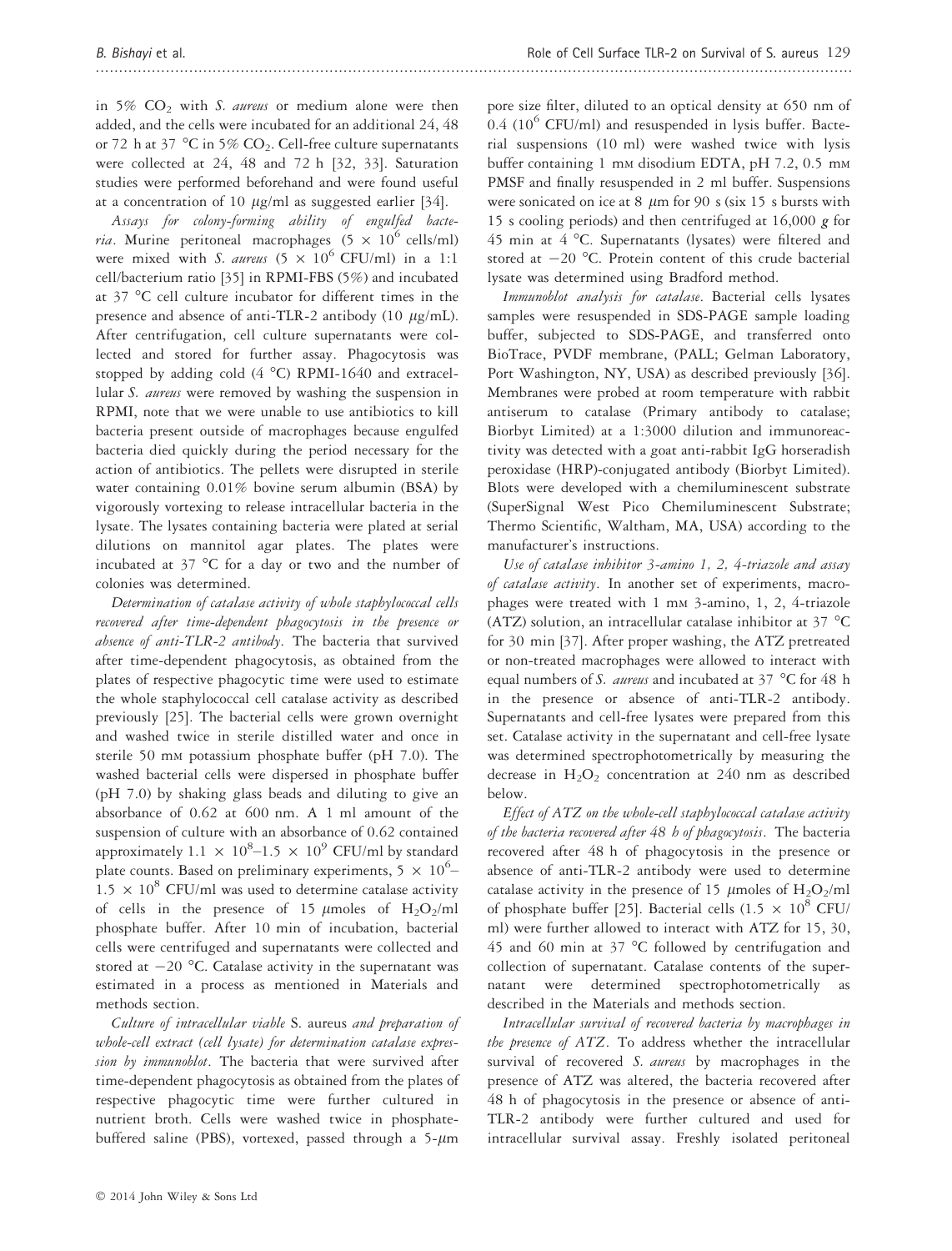macrophages were treated with 1 mm ATZ solution, an intracellular catalase inhibitor at 37 °C for 30 min [37]. After proper washing, the ATZ pretreated or non-treated macrophages were allowed to interact with equal numbers of S. aureus and incubated at 37 °C for 24, 48 and 72 h. Number of surviving bacteria was represented as CFU/ml of macrophages.

Assay of catalase activity. Catalase activity in the medium or cell-free lysate was determined spectrophotometrically by measuring the decrease in  $H_2O_2$  concentration at 240 nm. At time zero,  $100 \mu l$  of the supernatant or cell-free lysate was added separately to 2.89 ml of potassium phosphate buffer (pH 7.4) taken in a quartz cuvette. To this, 0.1 ml of  $300$  mM  $H<sub>2</sub>O<sub>2</sub>$  was added and absorbance was taken at 240 nm for 5 min at 1 min intervals. Catalase activity was expressed in terms of m. mole/min mg protein [38].

Assay of superoxide dismutase activity. About 100  $\mu$ l of the medium (supernatant) or cell-free lysate was mixed separately with 1.5 ml of a Tris-EDTA-HCl buffer (pH 8.5), then 100  $\mu$ l of 7.2 mM pyrogallol was added, and the reaction mixture was incubated at 25 °C for 10 min. The reaction was terminated by the addition of 50  $\mu$ l of 1 M HCl and measured at 420 nm. One unit was determined as the amount of enzyme that inhibited the oxidation of pyrogallol by 50%. The activity was expressed as U/mg protein [39].

Hydrogen peroxide (H<sub>2</sub>O<sub>2</sub>) production. After time-dependent phagocytosis, supernatants were collected, and cell lysates were prepared from the pellet.  $H_2O_2$  assay of the supernatant and lysate was performed according to the method as described earlier with slight modification [40]. Briefly 70  $\mu$ l of peritoneal macrophages, 20  $\mu$ l Horse Raddish peroxidase (HRP; 500  $\mu$ g/ml), 70  $\mu$ l of Phenol red (500  $\mu$ g/ml) and 40  $\mu$ l of *S. aureus* were added in each of the microtiter plate and was allowed for incubation for 2 h at 37 °C. The reaction was stopped by adding 25  $\mu$ l of 2 (N) NaOH, and the absorbance reading was taken at 620 nm. Control set received 40  $\mu$ l of HBSS in place of bacteria. A standard  $H_2O_2$  curve was plotted and  $H_2O_2$ release in supernatants and lysate was evaluated and expressed in  $\mu$ M/10<sup>6</sup> cells.

Assay for the determination of nitric oxide. Nitric oxide (NO) release was determined by the Griess assay. Thioglycolate-elicited mouse peritoneal macrophages in serumfree RPMI 1640 medium were mixed with S. aureus and the mixture was incubated in the presence or absence of anti-TLR-2 antibody for different times at 37 °C with 5%  $CO<sub>2</sub>$  and centrifuged. About 50  $\mu$ l of supernatant or lysate was incubated separately in 40  $\mu$ M Tris (pH 7.9) containing 40  $\mu$ M of the reduced form of  $\beta$ -nicotinamide adenine dinucleotide phosphate,  $40 \mu$ M flavine adenine dinucleotide and 0.05 U/ml nitrate reductase at 37 °C for 15 min. Reduced samples were incubated with an equal volume of Griess reagent consisting of sulphanilamide [0.25% (w/v)] and N-1-naphthylethylenediamine  $[0.025\%$  (w/v)], and the mixture was incubated for 10 min and the absorbance at 550 nm was measured. The total nitrate/nitrite concentration was determined by comparison to a reduced NaNO<sub>3</sub> standard curve [41].

Tumour necrosis factor  $\alpha$ , interferon-gamma, interleukin-6, interleukin-1beta, interleukin-10 and interleukin 12 p40 ELISA *assays*. Murine peritoneal macrophages (5  $\times$  10<sup>6</sup> cells/ml) were mixed with S. aureus  $(5 \times 10^6 \text{ CFU/ml})$  in a 1:1 cell/ bacterium ratio [35] in RPMI-FBS (5%) and incubated at 37 °C cell culture incubator for different times in the presence and absence of anti-TLR-2 antibody. After incubation, cell culture supernatants were collected and stored at  $-70$  °C prior to analysis. Supernatants from different groups were normalized to the protein content by Bradford method before the assay and levels of tumour necrosis factor- $\alpha$  (TNF- $\alpha$ ), interferon-gamma (IFN- $\gamma$ ), IL-6, IL-10, IL-1 $\beta$  and IL-12 p40 production was assayed using ELISA kits according to the instructions provided by the manufacturer (RayBiotech, Inc., Norcross, GA, USA) in a Bio-Rad ELISA Reader.

Western blot analysis to study the expression of TLR-2, MyD-88 and NF-KB. The effect of anti-TLR-2 antibody on the expression of TLR-2 cytoplasmic proteins were prepared from macrophages and analysed by Western blot. The following buffers were used for sample preparation: Buffer A (5 m<sup>M</sup> Tris-HCl pH 7.4, 150 m<sup>M</sup> NaCl, 5 m<sup>M</sup> EDTA pH 8.0, 10 mm EGTA pH 8.0, 1 mm dithiothreitol (DTT), protease inhibitor cocktail. Cells from each experimental group were washed three times with icecold PBS and suspended in 200  $\mu$ l buffer A. Cells were lysed by ultrasonic disruption using a Microtip Probe for 10 pulses of 5 s each. Lysates were centrifuged at 8,385  $g$ for 20 min at  $4^{\circ}$ C. The supernatants containing cytoplasmic proteins were collected and stored at  $-80$  °C. Protein concentrations were normalized to the protein content by Bradford method before the assay. Proteins were denatured at 100 °C for 5 min in loading buffer (60 m<sup>M</sup> Tris, 2.5% sodium dodecyl sulphate, 10% glycerol, 5% mercaptoethanol, 0.01% bromophenol blue). Aliquots containing an equal amount of total proteins from each sample were separated by SDS-PAGE (10% gel) and transferred onto BioTrace, PVDF, transfer membranes (PALL; Gelman Laboratory; 100 V, 1.0 h, 4 °C). After blocking for 2 h at  $4^{\circ}$ C in TBST (20 mm Tris-HCl, 150 m<sup>M</sup> NaCl, 0.1% Tween 20) containing 5% non-fat milk, membranes were washed three times in TBST and probed overnight at 4 °C with appropriate primary antibodies [42] (anti-TLR2; Biorbyt, Cambridgeshire, UK anti-MyD88 and anti-NF- $\kappa$ B [p65] from Abcam, Cambridge, UK) in TBST containing 1% bovine serum albumin. Blots were washed three times in TBST, incubated for 2 h with appropriate HRP-conjugated secondary antibodies, developed with the Super Signal chemiluminescent substrate (SuperSignal West Pico Chemiluminescent Substrate; Thermo Scientific) and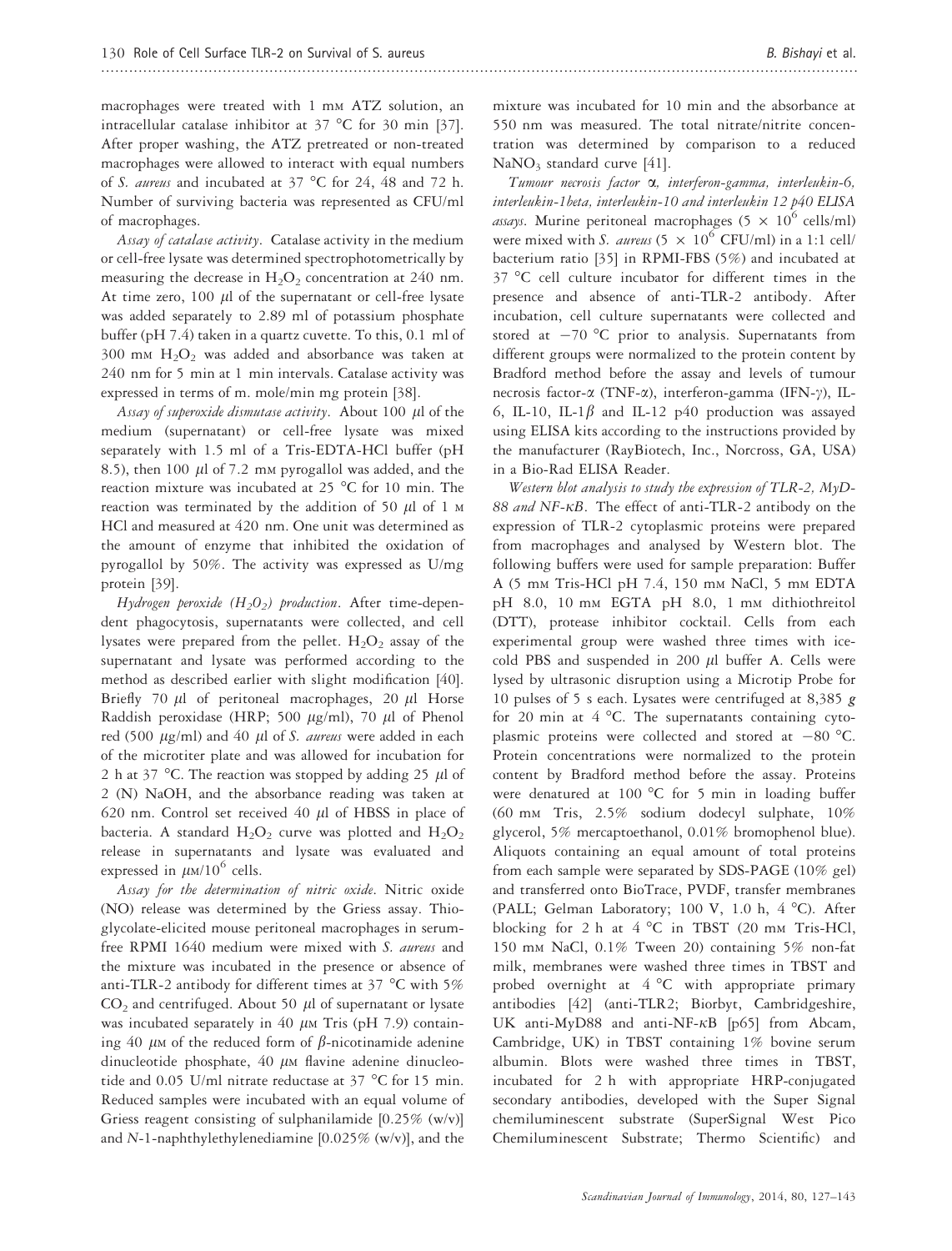exposed to X-Omat BT films (Kodak, Windsor, CO, USA). Bands were quantified using QUANTITY ONE software (Bio-Rad, Inc., Hercules, CA, USA).

Statistical analysis. Datawerepresentedasthemean  $\pm$  SD. Parameters between groups were compared by one-way ANOVA using the statistical software Origin, version 8. Post hoccomparisonofmeanswasdonebyScheffe'stest.Significance for all tests was set at  $P \leq 0.05$ .

## Results

#### Effect of viable S. aureus infection on the expression of TLR-2 in murine peritoneal macrophages of Swiss albino mice

Since live S. aureus is known to activate macrophages and induce release of cytokines, the question arises whether S. *aureus* itself has any role in the expression of TLR-2 on the surface of murine peritoneal macrophages of Swiss albino mice concomitant with the release of cytokines from the same source. The data presented in Fig. 1 showed that stimulation of peritoneal macrophages with viable S. aureus at different doses also induced expression of TLR-2 in macrophages after in vitro infection (Fig. 1).

Time kinetic study showed that the S. aureus infectioninduced expression of TLR-2 was maximum at 48 h post infection which was reduced at 72 h after infection. Preincubation of peritoneal macrophages with anti-TLR-2 antibody strongly inhibited the S. aureus infection-induced TLR-2 expression in macrophages at 48-h post-infection (Fig. 2).

## Phagocytosis of S. aureus by peritoneal macrophages of Swiss albino mice was increased due to surface TLR-2 blocking

Increased phagocytic activity has been observed for murine peritoneal macrophages with surface TLR-2 blocking prior to viable S. aureus infection. Our results showed that the intracellularly viable bacterial count (CFU) was least when the murine peritoneal macrophages were preincubated with anti-TLR-2 antibody for 1 h prior to S. aureus infection. The decrease in the mean bacterial CFU counts for 24 h  $(250 \pm 14.2), 48 \text{ h} (420 \pm 28.28)$  and 72 h  $(340 \pm 14.42)$ of phagocytic time in the presence of antibody were found to be significant ( $P \le 0.05$ ) when compared to the mean CFU count after time–dependent phagocytosis with no antibody (Table 1).

## Alteration in antioxidant enzyme activity after TLR-2 blocking followed by S. aureus infection

As we have already reported that bacterial catalase and superoxide dismutase (SOD) played an important role in the intracellular survival of S. aureus in murine peritoneal macrophages, we became interested to find out whether there occur any changes in these antioxidant enzyme activities after TLR-2 blocking followed by S. aureus infection. A marked decrease in the catalase enzyme activity has been observed both in the culture supernatant (media) and in the cell-free lysate when macrophages were incubated with anti-TLR-2 antibody prior to S. aureus infection than that of macrophages infected with S. aureus



Figure 1 Live Staphylococcus aureus infection induces toll-like receptor 2 (TLR-2) expression. Murine peritoneal macrophages (5  $\times$   $10^6$  cells/ ml) were infected with *S. aureus*  $(1 \times 10^6,$  $5 \times 10^6$  and  $1 \times 10^7$  CFU/ml) for 48 h at 37 °C and expression of TLR-2 on macrophages were performed from the whole-cell lysate. All the samples were probed with  $\beta$ -tubulin to show equal protein loading. Results shown are representative of three independent experiments. \*Significant difference with respect to uninfected control macrophages ( $P < 0.05$ ). SAM-S. aureusinfected macrophages.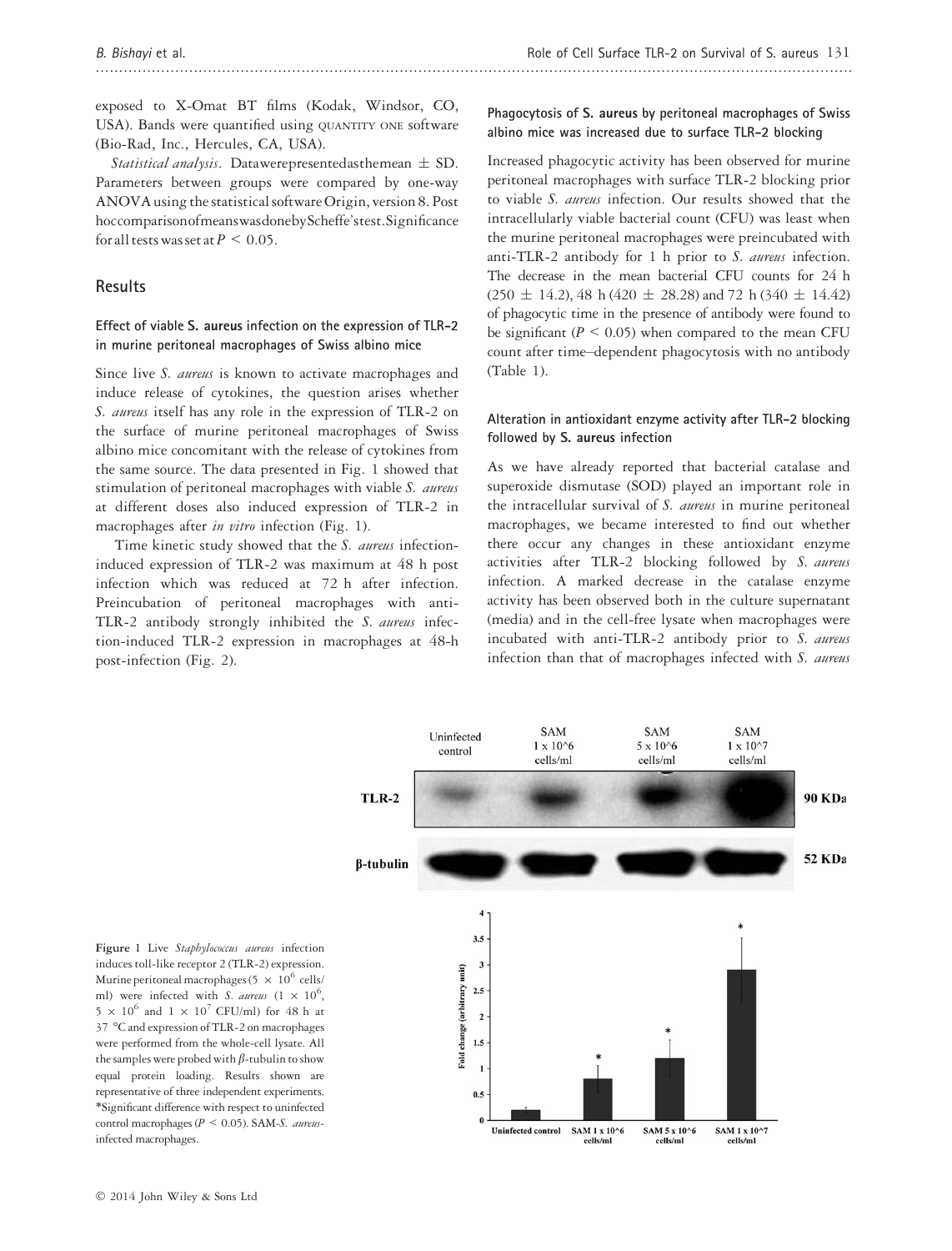

Table 1 Colony-forming unit of the engulfed Staphylococcus aureus recovered after time-dependent phagocytosis with murine peritoneal macrophages in the presence or absence of anti-toll-like receptor-2 (TLR-2) antibody.

| Groups                                                                          | $CFU$ count/ml of<br>cell-free lysate<br>$(Mean \pm SD)$ |
|---------------------------------------------------------------------------------|----------------------------------------------------------|
| S. aureus-infected macrophage for 24 h                                          | $360 \pm 28.28$                                          |
| S. aureus-infected macrophage for 48 h                                          | $560 + 42.42$                                            |
| S. aureus-infected macrophage for 72 h                                          | $720 + 56.56$                                            |
| Anti-TLR-2 antibody-treated Macrophage +<br>S. <i>aureus</i> infection for 24 h | $250 + 14.20*$                                           |
| Anti-TLR-2 antibody-treated Macrophage +<br>S. <i>aureus</i> infection for 48 h | $420 + 28.28*$                                           |
| Anti-TLR-2 antibody-treated Macrophage +<br>S. <i>aureus</i> infection for 72 h | $340 \pm 14.42*$                                         |

Staphylococcus aureus (5  $\times$  10<sup>6</sup> CFU/ml) were allowed to interact with murine peritoneal macrophages (5  $\times$  10<sup>6</sup> CFU/ml) in the presence or absence of anti-TLR-2 antibody and incubated for different times at 37 °C. Macrophages were lysed, plated and incubated overnight to obtain the CFU of the intracellularly survived bacteria next day. Results were shown as mean  $\pm$  SD of three independent experiments.

\*Significant difference compared with S. aureus infected (antibody untreated) group ( $P \leq 0.05$ ).

alone (Table 2). However, the SOD activity has been found to be increased due to TLR-2 blocking before S. aureus infection than that of macrophages infected only with S. aureus (Table 3).

Figure 2 Up-regulated expression of toll-like receptor 2 (TLR-2) by live Staphylococcus aureus in murine peritoneal macrophages. The peritoneal macrophages of Swiss albino mice were isolated. Murine peritoneal macrophages  $(5 \times 10^6 \text{ cells/ml})$  were infected with S. aureus  $(5 \times 10^6 \text{ CFU/ml})$  for 24, 48 and 72 h at 37 °C. Whole-cell lysates were prepared for the analysis of TLR-2 by western blot. All the samples were probed with  $\beta$ -tubulin to show equal protein loading. Results shown are representative of three independent experiments. \*Significant difference with respect to uninfected control macrophages. #Significant difference with respect to SAM  $48$  h ( $P \le 0.05$ ). SAM-S. aureus-infected macrophages.

## Alteration in antioxidant enzyme activity from the recovered S. aureus after time-dependent phagocytosis in the presence or absence of antibody

Crude bacterial lysates of the recovered bacteria after time-dependent phagocytosis in presence and absence of anti-TLR-2-mediated receptor blocking were prepared as mentioned previously. A marked decrease in the bacterial catalase enzyme activity has been observed in the cellfree lysate of recovered bacteria when macrophages were incubated with anti-TLR-2 antibody prior to S. aureus infection than that of macrophages infected with S. aureus alone (Table 4). However, the SOD activity from the recovered bacteria has been found to be increased due to TLR-2 blocking before S. aureus infection than that of macrophages infected only with S. aureus (Table 5).

#### Alteration in catalase expression from the recovered S. aureus after time-dependent phagocytosis

Crude bacterial lysates from the recovered bacteria after time-dependent phagocytosis in the presence and absence of anti-TLR-2-mediated receptor blocking were prepared as described earlier. A marked decrease in the bacterial catalase protein has been observed in the cell-free lysate of recovered bacteria when macrophages were incubated with anti-TLR-2 antibody prior to S. aureus infection than that of macrophages infected with S. aureus alone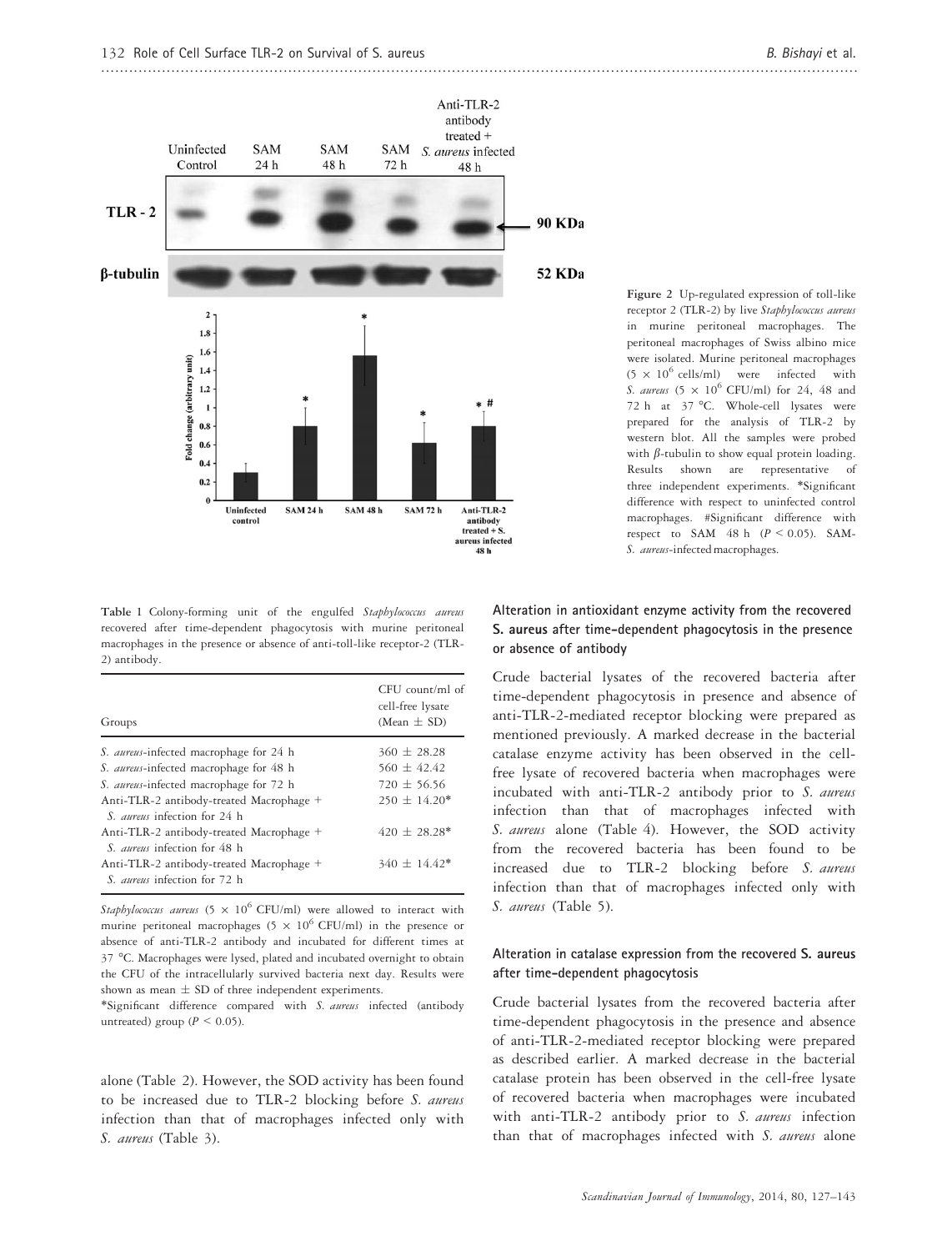Table 2 Alteration in catalase enzyme activity after toll-like receptor-2 (TLR-2) blocking followed by Staphylococcus aureus infection.

| Groups                                                                   | Unit of superoxide dismutase<br>(SOD)/mg of protein in the medium<br>(culture supernatant) | Unit of SOD/mg of<br>protein in the lysate<br>(cell-free extract) |
|--------------------------------------------------------------------------|--------------------------------------------------------------------------------------------|-------------------------------------------------------------------|
| S. <i>aureus</i> -infected macrophage for 24 h                           | $3.8 \pm 0.3$                                                                              | $3.77 \pm 0.26$                                                   |
| S. aureus-infected macrophage for 48 h                                   | $4.8 \pm 0.2$                                                                              | $6.56 \pm 0.82$                                                   |
| S. aureus-infected macrophage for 72 h                                   | $6.2 \pm 0.34$                                                                             | $5.32 \pm 0.84$                                                   |
| Anti-TLR-2 antibody-treated macrophage + S. aureus infection for 24 h    | $9.85 \pm 1.85^*$                                                                          | $11.82 \pm 2.80^*$                                                |
| Anti-TLR-2 antibody-treated macrophage $+ S$ . aureus infection for 48 h | $11.66 \pm 0.16*$                                                                          | $26.80 \pm 0.12^*$                                                |
| Anti-TLR-2 antibody-treated macrophage $+ S$ . aureus infection for 72 h | $11.72 \pm 0.62^*$                                                                         | $14.24 \pm 0.24$ <sup>*</sup>                                     |

..................................................................................................................................................................

Catalase activity was expressed in terms of nmole/min mg of protein in the supernatant or lysate. Results are shown as mean  $\pm$  SD of three independent experiments.

\*Significant difference at  $P \le 0.05$  level compared to S. aureus-infected (antibody untreated) group.

|  |  |  |  |  |  | Table 3 Alteration in superoxide dismutase (SOD) enzyme activity after toll-like receptor-2 (TLR-2) blocking followed by Staphylococcus aureus infection. |
|--|--|--|--|--|--|-----------------------------------------------------------------------------------------------------------------------------------------------------------|
|--|--|--|--|--|--|-----------------------------------------------------------------------------------------------------------------------------------------------------------|

| Groups                                                                   | n mole/min mg protein<br>in the medium (culture supernatant) | n mole/min mg protein<br>in the lysate (cell-free extract) |
|--------------------------------------------------------------------------|--------------------------------------------------------------|------------------------------------------------------------|
| S. <i>aureus</i> -infected macrophage for 24 h                           | $33.73 \pm 3.68$                                             | $37.33 \pm 3.26$                                           |
| S. aureus-infected macrophage for 48 h                                   | $43.52 \pm 0.76$                                             | $46.56 \pm 0.82$                                           |
| S. aureus-infected macrophage for 72 h                                   | $56.92 \pm 0.29$                                             | $65.32 \pm 1.84$                                           |
| Anti-TLR-2 antibody-treated macrophage $+ S$ . aureus infection for 24 h | $19.85 \pm 1.85^*$                                           | $21.82 \pm 2.80^*$                                         |
| Anti-TLR-2 antibody-treated macrophage $+ S$ . aureus infection for 48 h | $15.66 \pm 0.16*$                                            | $16.80 \pm 0.12$ *                                         |
| Anti-TLR-2 antibody-treated macrophage $+ S$ . aureus infection for 72 h | $11.72 \pm 0.62$ *                                           | $14.24 \pm 0.24$ <sup>*</sup>                              |

Superoxide dismutase activity was expressed in terms of unit of SOD/mg of protein in the supernatant or lysate. Results are shown as mean  $\pm$  SD of three independent experiments.

\*Significant difference at  $P < 0.05$  level compared with S. aureus-infected (antibody untreated) group.

Table 4 Alteration in catalase enzyme activity of whole staphylococcal cells from the recovered Staphylococcus aureus after time-dependent phagocytosis in the presence or absence of antibody.

| Groups                                                          | Recovered bacteria after<br>phagocytosis (hours) | Bacterial Catalase activity<br>(n mole/min mg bacterial protein) |
|-----------------------------------------------------------------|--------------------------------------------------|------------------------------------------------------------------|
| S. aureus-infected macrophage                                   | 24                                               | $35.63 \pm 2.36$                                                 |
| S. aureus-infected macrophage                                   | 48                                               | $48.68 \pm 2.82$                                                 |
| S. aureus-infected macrophage                                   | 72                                               | $46.65 \pm 2.08$                                                 |
| Anti-TLR-2 antibody-treated macrophage $+ S$ . aureus infection | 24                                               | $18.60 \pm 0.14*$                                                |
| Anti-TLR-2 antibody-treated macrophage $+ S$ . aureus infection | 48                                               | $17.24 \pm 0.26^*$                                               |
| Anti-TLR-2 antibody-treated macrophage $+ S$ . aureus infection |                                                  | $14.26 \pm 0.12^*$                                               |

The recovered S. aureus after time-dependent phagocytosis in the presence or absence of anti-toll-like receptor-2 (TLR-2) antibody were used to determine catalase activity in the presence of 15  $\,\rm\mu m$ oles of H<sub>2</sub>O<sub>2</sub>/ml of phosphate buffer. Catalase activity was expressed in terms of m. mole/min mg protein. Results were shown as mean  $\pm$  SD of three independent experiments.

\*Significant difference at  $P \le 0.05$  level compared with S. aureus-infected (antibody untreated) group.

Table 5 Bacterial superoxide dismutase (SOD) activity from the recovered Staphylococcus aureus after time-dependent phagocytosis.

| Groups                                                                 | Recovered bacteria after<br>phagocytosis (hours) | Bacterial SOD activity<br>(Units of SOD/mg bacterial protein) |
|------------------------------------------------------------------------|--------------------------------------------------|---------------------------------------------------------------|
| S. aureus-infected macrophage                                          | 24                                               | $13.77 \pm 1.36$                                              |
| S. aureus-infected macrophage                                          | 48                                               | $18.68 \pm 1.82$                                              |
| S. aureus-infected macrophage                                          | 72                                               | $26.65 \pm 2.08$                                              |
| Anti-TLR-2 antibody-treated macrophage $+ S$ . aureus infection        | 24                                               | $18.60 \pm 1.14*$                                             |
| Anti-TLR-2 antibody-treated macrophage $+ S$ . aureus infection        | 48                                               | $37.24 \pm 2.26^*$                                            |
| Anti-TLR-2 antibody-treated macrophage $+ S$ . <i>aureus</i> infection | 72                                               | $44.26 \pm 4.12^*$                                            |

The recovered S. aureus after time-dependent phagocytosis in the presence or absence of anti-toll-like receptor-2 (TLR-2) antibody were used to determine SOD activity and was expressed in terms of unit of SOD/mg of bacterial protein. Results were presented as mean  $\pm$  SD of three independent experiments. \*Significant difference at  $P < 0.05$  level compared with S. aureus-infected (antibody untreated) group.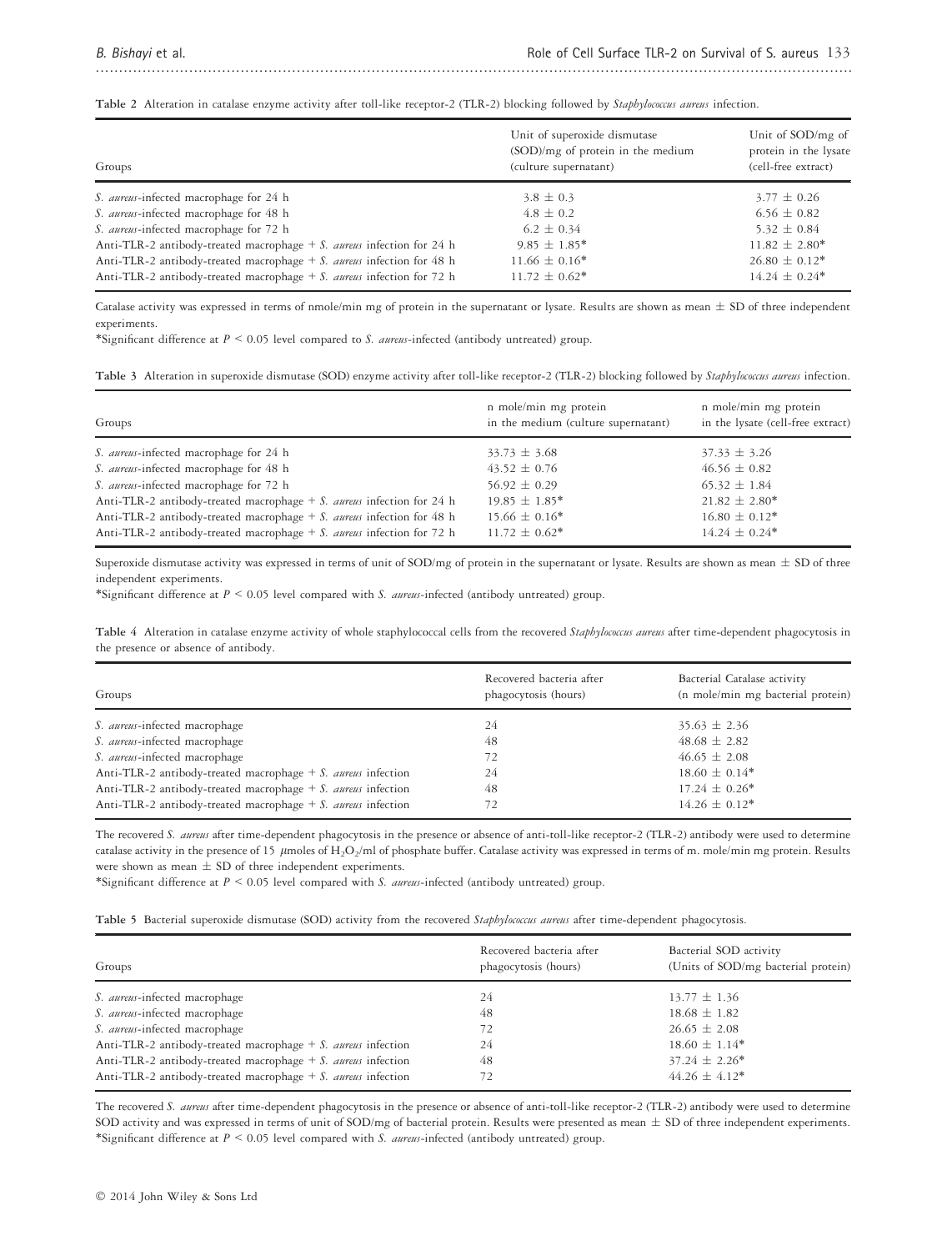(Fig. 3). However, we did not perform the protein expression for SOD from the recovered bacteria in this system.

# Catalase assay of the cell-free lysates of murine peritoneal macrophages after 48 h of infection with S. aureus in the presence or absence of ATZ or anti-TLR-2 antibody

Table 6 shows a marked increase in the catalase release in the supernatant or lysate of peritoneal macrophages infected with S. aureus after 48 h of phagocytosis compared with the non-infected control group. A marked decrease in the catalase release was observed in the lysates of ATZtreated murine peritoneal macrophages after 48 h of infection compared with the ATZ non-treated infected group. This decrease in the catalase release was even more prominent when macrophages were pretreated with ATZ and anti-TLR-2 antibody before S. aureus infection.



Figure 3 Expression of catalase from recovered bacteria. Protein samples from the recovered bacteria after time-dependent phagoytosis in the presence or absence of antitoll-like receptor-2 antibody were subjected to SDS-PAGE and transferred onto PVDF membranes. Membranes were probed with rabbit anti-serum to catalase and immunoreactivity was detected with a goat anti-rabbit IgG horseradish peroxidase HRP) conjugated antibody (Abcam). Blots were developed with a chemiluminescent substrate according to the manufacturer's instructions. \*Significant difference with respect to antibody untreated SAM ( $P < 0.05$ ). SAM- Staphylococcus aureus-infected macrophages.

## Intracellular survival of S. aureus in macrophages

Table 7 shows intracellular survival of S. *aureus* in macrophages when ATZ pretreated macrophages were infected either with recovered S. aureus from anti-TLR-2 antibody treated or anti-TLR-2 antibody non-treated macrophages. We found that pretreatment of macrophages with ATZ significantly reduces the bacterial burden in macrophages when they were infected only with the recovered S. aureus from the anti-TLR-2 antibody-treated macrophages (Table 7).

# Effect of ATZ on the catalase activity of S. aureus recovered after 48 h of infection

We have found that incubation of  $H_2O_2$ -stimulated whole staphylococcal cells (recovered from anti-TLR-2 antibody untreated macrophages) with ATZ for 30 min inhibited the catalase release maximally, after which the inhibitory effect of ATZ on catalase release seemed to have declined when compared to with ATZ non-treated bacteria. Identical results were also obtained for the S. aureus recovered from anti-TLR-2 antibody treated macrophages, when stimulated with  $H_2O_2$  in the presence or absence of ATZ (Fig. 4).

# Tumour necrosis factor a, Interferon-gamma, interleukin-6, interleukin-1beta, interleukin-10 and interleukin 12p40 released in the media after phagocytosis

Figure 5 showed a gradual decrease in the TNF- $\alpha$ , IL-6, IL-10, IL-1 $\beta$  level in the media (culture supernatant) with increase in phagocytic time in the presence of anti-TLR-2 antibody significantly ( $P \le 0.05$ ) when compared to the cytokine production after time–dependent phagocytosis with no antibody. However, the IFN- $\gamma$  and IL-12p40 level has been found to be significantly ( $P < 0.05$ ) increased due to TLR-2 blocking before S. aureus infection than that of macrophages infected only with S. aureus (Fig. 5A–F).

# Determination of  $H_2O_2$  release by the murine peritoneal macrophages after S. aureus infection

The amount of  $\text{H}_2\text{O}_2$  ( $\mu$ м/10<sup>6</sup> cells) released in the supernatant and lysates were estimated. The increase in the  $H_2O_2$ released in supernatant for 24 h (13.0  $\pm$  0.3), 48 h  $(15.7 \pm 0.21)$  and 72 h (15.8  $\pm$  0.4) of phagocytic time in the presence of antibody were found to be significant  $(P \le 0.05)$  when compared to the  $H_2O_2$  release after timedependent phagocytosis with no antibody (Fig. 6A) The amount of  $H_2O_2$  ( $\mu$ M/10<sup>6</sup> cells) released in the lysates (Fig. 6B) only at 72 h of phagocytosis in the presence of antibody were found significantly higher than that of released at 72 h of phagocytosis with no anti-TLR-2 antibody.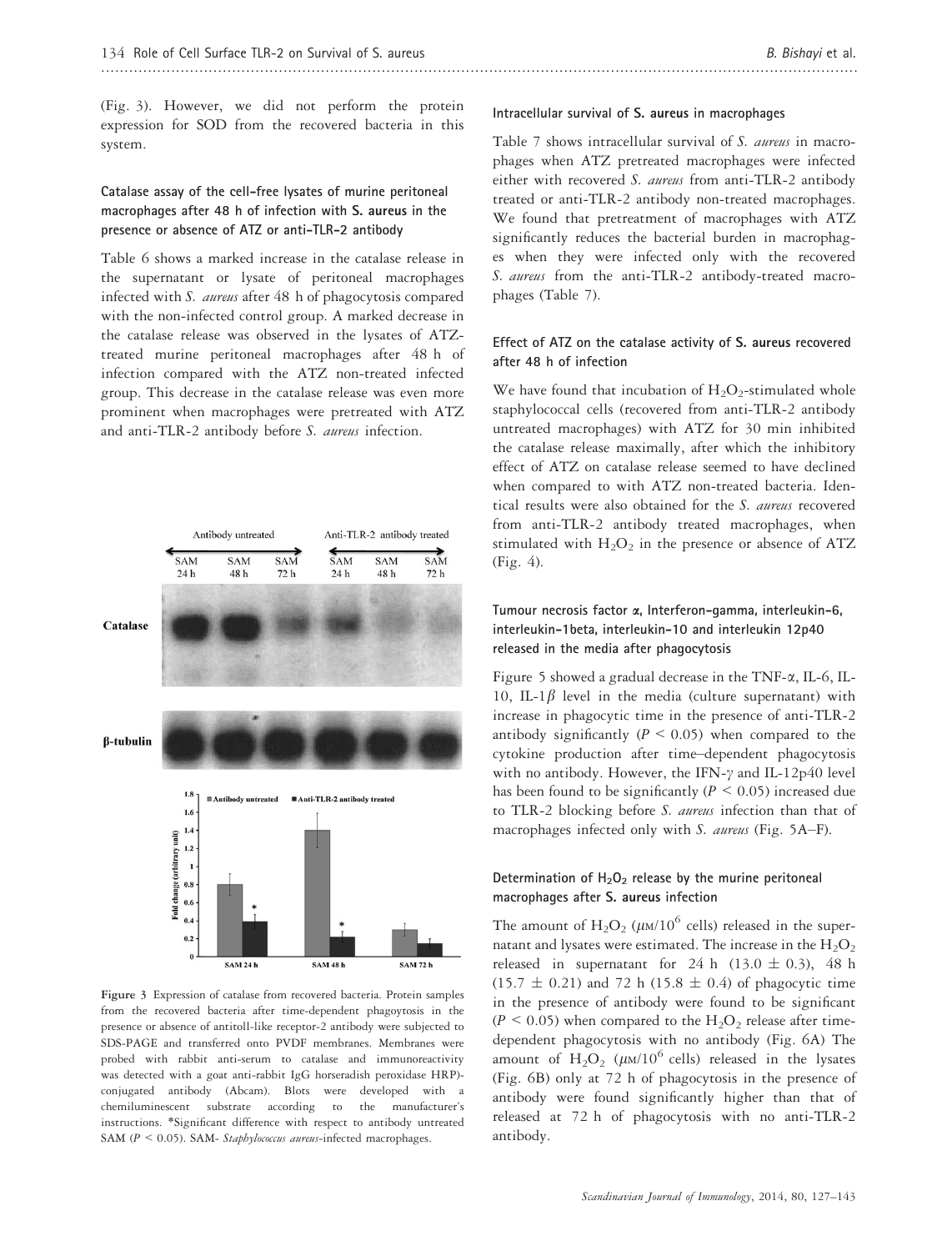| Groups                                               | Catalase activity from the culture<br>supernatant (m. mole/min. mg tissue protein) | Catalase activity from the cell lysate<br>(m. mole/min. mg tissue protein) |
|------------------------------------------------------|------------------------------------------------------------------------------------|----------------------------------------------------------------------------|
| Without aminotriazole (ATZ) pretreatment             |                                                                                    |                                                                            |
| Control macrophage                                   | $10.54 \pm 0.93$                                                                   | $10.89 \pm 0.85$                                                           |
| Macrophage $+$ anti-TLR-2 antibody                   | $8.83 \pm 0.71$                                                                    | $8.03 \pm 0.79$                                                            |
| Macrophage $+ S.$ aureus                             | $44.65 \pm 2.36^*$                                                                 | $46.07 \pm 2.84*$                                                          |
| Macrophage + anti-TLR-2 antibody + S. aureus         | $15.66 \pm 1.27$ <sup>#,\$</sup>                                                   | $16.98 \pm 1.41$ <sup>**</sup>                                             |
| With pretreatment of aminotriazole (ATZ)             |                                                                                    |                                                                            |
| Macrophage $+ ATZ$                                   | $8.79 \pm 0.89$                                                                    | $7.41 \pm 0.67$                                                            |
| Macrophage $+ ATZ + anti-TLR-2$ antibody             | $6.13 \pm 0.45$                                                                    | $7.11 \pm 0.52$                                                            |
| Macrophage + $ATZ + S$ . aureus                      | $24.57 \pm 1.89*$                                                                  | $21.57 \pm 1.61*$                                                          |
| Macrophage + $ATZ$ + anti-TLR-2 antibody + S. aureus | $12.24 \pm 1.18$ <sup>#,\$</sup>                                                   | $11.32 \pm 1.04$ <sup>#,\$</sup>                                           |

Table 6 Catalase release in the lystaes of 3-amino, 1, 2, 4-triazole (ATZ) pretreated or non-treated peritoneal macrophages infected with Staphylococcus aureus in the presence or absence of anti-toll-like receptor-2 (TLR-2) antibody.

In ATZ pretreated or non-treated sets, macrophages were treated with 1 mm 3 amino 1, 2, 4 triazole (ATZ) solution at 37 °C for 15 min and were allowed to interact with equal numbers of S. aureus and incubated at 37 °C for 48 h in presence or absence of anti-TLR-2 antibody. Cell-free lystates from both ATZ treated and non-treated sets were prepared. Catalase activity in the supernatant and lystaes was determined spectrophotometrically at 240 nm. Catalase activity was expressed in terms of m mole/min mg protein. Results were shown as mean  $\pm$  SD of three independent experiments. \*Significant difference in comparison with control macrophage (P < 0.05), in both ATZ pretreated and non-treated group.

"Significant difference in comparison to macrophage treated with S. aureus ( $P < 0.05$ ), in both ATZ pretreated and untreated group.

\$ Significant difference in comparison to macrophage treated with anti-TLR-2 antibody (P < 0.05), in both ATZ pretreated and untreated group.

Table 7 Intracellular survival assay.

| Experimental groups                                                     | CFU/ml<br>macrophage<br>$(\text{mean} \pm \text{SD})$ |
|-------------------------------------------------------------------------|-------------------------------------------------------|
| Intracellular survival assay of macrophages infected with the recovered |                                                       |
| bacteria from the anti-TLR-2 antibody non-treated macrophages           | $356 \pm 28.51$                                       |
| Staphylococcus aureus-infected macrophage 24 h                          |                                                       |
| S. aureus-infected macrophage 48 h                                      | $498 \pm 31.47$                                       |
| S. aureus-infected macrophage 72 h                                      | $624 \pm 42.31$                                       |
| ATZ-pretreated macrophage + S. aureus-infected 24 h 405 $\pm$ 27.54     |                                                       |
| ATZ-pretreated macrophage + S. aureus-infected 48 h 514 $\pm$ 46.39     |                                                       |
| ATZ-pretreated macrophage + S. aureus-infected 72 h 708 $\pm$ 51.28     |                                                       |
| Intracellular survival assay of macrophages infected with the recovered |                                                       |
| bacteria from the anti-TLR-2 antibody-treated macrophages               |                                                       |
| S. aureus-infected macrophage 24 h                                      | $355 \pm 21.56$                                       |
| S. aureus-infected macrophage 48 h                                      | $465 \pm 43.12$                                       |
| S. aureus-infected macrophage 72 h                                      | $560 \pm 43.69$                                       |
| ATZ-pretreated macrophage + S. aureus-infected 24 h                     | $210 \pm 19.06*$                                      |
| ATZ-pretreated macrophage $+ S$ . <i>aureus</i> -infected 48 h          | $345 \pm 23.15*$                                      |

The bacteria recovered after 48 h of phagocytosis in the presence or absence of anti-toll-like receptor-2 (TLR-2) antibody were further cultured and used for intracellular survival assay. Freshly isolated peritoneal macrophages were treated with 1 mm 3-amino, 1, 2, 4-triazole (ATZ) solution, an intracellular catalase inhibitor at 37 °C for 30 min. After proper washing, the ATZ pretreated or non-treated macrophages were allowed to interact with equal numbers of S. aureus and incubated at 37 °C for 24, 48 and 72 h. Number of surviving bacteria was represented as CFU/ml of macrophages. Results were shown as mean  $\pm$  SD of three independent experiments.

ATZ-pretreated macrophage + S. aureus-infected 72 h  $407 \pm 31.27$ \*

\*Significant difference in ATZ pretreated macrophage  $+ S$  aureus infection in comparison with macrophages infected with S. aureus alone group.

#### Determination of nitric oxide production by the murine peritoneal macrophages after S. aureus infection

The amount of NO ( $\mu$ M/10<sup>6</sup> cells) released in the supernatant and lysates were measured. The increase in the NO



Figure 4 Effect of 3-amino, 1, 2, 4-triazole (ATZ) on the intracellularly survived whole-cell staphylococcal Catalase activity after 48 h of phagocytosis. The intracellularly survived staphylococcal cells recovered after 48 h of phagocytosis in the presence or absence of anti-toll-like receptor-2 antibody or ATZ were used to determine catalase activity in the presence of 15  $\mu$ moles of H<sub>2</sub>O<sub>2</sub>/ml of phosphate buffer. Recovered Staphylococcus aureus (1.5  $\times$  10<sup>8</sup> CFU/ml) were further allowed to interact with 1 mm ATZ for 15, 30, 45 and 60 min, respectively, at  $37 °C$ followed by centrifugation and collection of supernatant. Catalase contents of the supernatants were estimated spectrophotometrically. Catalase activity was expressed in terms of m mole/min mg protein. Results were shown as mean  $\pm$  SD of three independent experiments. \*indicates significant difference with respect to antibody untreated macrophages; # indicates significant difference with respect to antibody treated macrophages at  $P \leq 0.05$ .

released in supernatant (Fig. 7A) for 24 h (13.21  $\pm$  0.62), 48 h (17.46  $\pm$  1.64) and 72 h (19.83  $\pm$  1.24) of phagocytic time in the presence of antibody were found to be significant ( $P < 0.05$ ) when compared to the NO release after time–dependent phagocytosis with no anti-TLR-2 antibody (Fig. 7A). The amount of NO  $(\mu M/10^6 \text{ cells})$ released in the lysates (Fig. 7B) at 24 h  $(9.12 \pm 0.21)$ , 48 h (9.8  $\pm$  0.23) and 72 h (9.7  $\pm$  0.7) h of phagocytosis in the presence of antibody were found significantly higher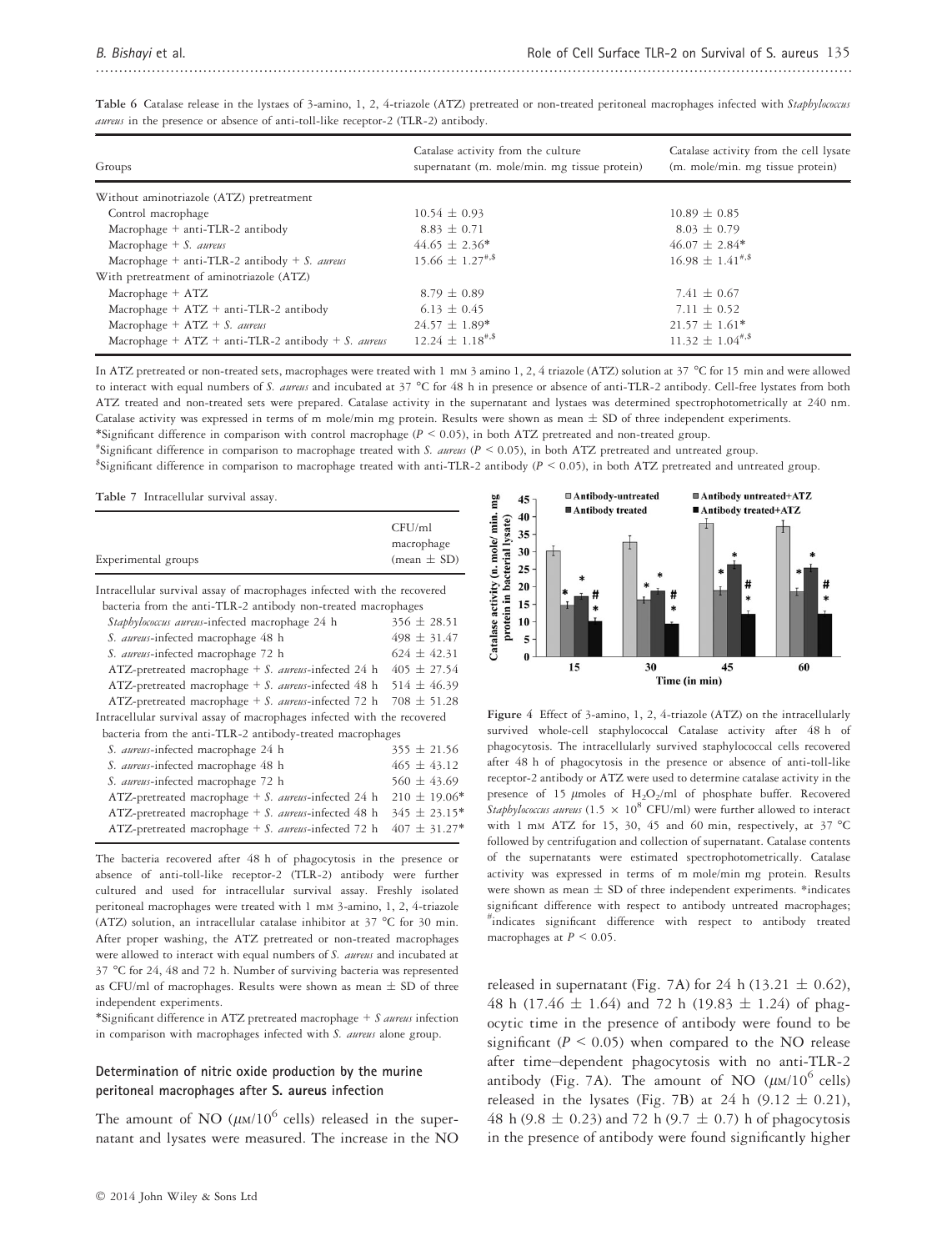

Figure 5 (A–F) Cytokine release in the supernatant. Levels of tumour necrosis factor- $\alpha$  (TNF- $\alpha$ ) (A), IL-6 (B), interferon-gamma (IFN- $\gamma$ ) (C) IL-1 $\beta$  (D), IL-10 (E) and IL-12p40 (F) in the supernatants collected after 24, 48, 72 h Staphylococcus aureus -infected macrophages in the presence or absence of antitoll-like receptor-2 antibody were determined by utilizing ELISA according to the manufacturer's recommendations and were expressed from triplicate experiments. Without infection control versus S. aureus AG-789 alone, \*, indicates significant difference in TNF-a, IFN-y, IL-6, IL-1 $\beta$ , IL-10 and IL-12 levels with respect to antibody untreated SAM at each time point ( $P < 0.05$ ); SAM- S. aureus-infected macrophages.



Figure 6 Evaluation of hydrogen peroxide (H<sub>2</sub>O<sub>2</sub>) release by the murine peritoneal macrophages after Staphylococcus aureus infection in the presence or absence of anti-toll-like receptor-2 (TLR-2) antibody. Murine peritoneal macrophages (5  $\times$  10<sup>6</sup> cells/ml) were allowed to interact with S. aureus (5  $\times$  10<sup>6</sup> CFU/ml) in a 1:1 cell/bacterium ratio incubated at 37 °C cell culture incubator for different times in the presence and absence of anti TLR-2 antibody. Supernatants (A) and lysates (B) were prepared as mentioned earlier.  $\rm H_2O_2$  content was expressed in terms of  $\mu$ mole/10 $^6$  cells. Results are shown as mean  $\pm$  SD of three independent experiments. \* Significant difference compared with S. aureus-infected (antibody untreated) group ( $P$  < 0.05).

than that of released in the lysates with no anti-TLR-2 antibody.

#### MyD88 and NF-KB expression by murine peritoneal macrophages was affected due to surface TLR-2 blocking

Toll-like receptor-2 serves as the primary receptor for S. aureus. Myeloid differentiation factor 88 (MyD88) is the central adapter protein for signal transduction of all TLRs, with the exception of TLR-3. In this investigation, no increase in Swiss albino peritoneal macrophage expression of MyD88 was detected in response to S. aureus stimulation. Neither were the levels of MyD88 molecules reduced by blockade of TLR-2 with anti-TLR-2 antibody (Fig. 8). The intensity of the signals derived from MyD88 does not seem to differ in the samples obtained with and without anti-TLR-2 antibody treatment. Western blot analysis of nuclear proteins showed that viable S. aureus infection-induced NF- $\kappa$ B activation in murine peritoneal macrophages of Swiss albino mice. However, preincubation with anti-TLR-2 antibody before S. aureus infection at 48 h increased the expression of the NF- $\kappa$ B (Fig. 8) when compared to the S. aureus infection alone at 48 h.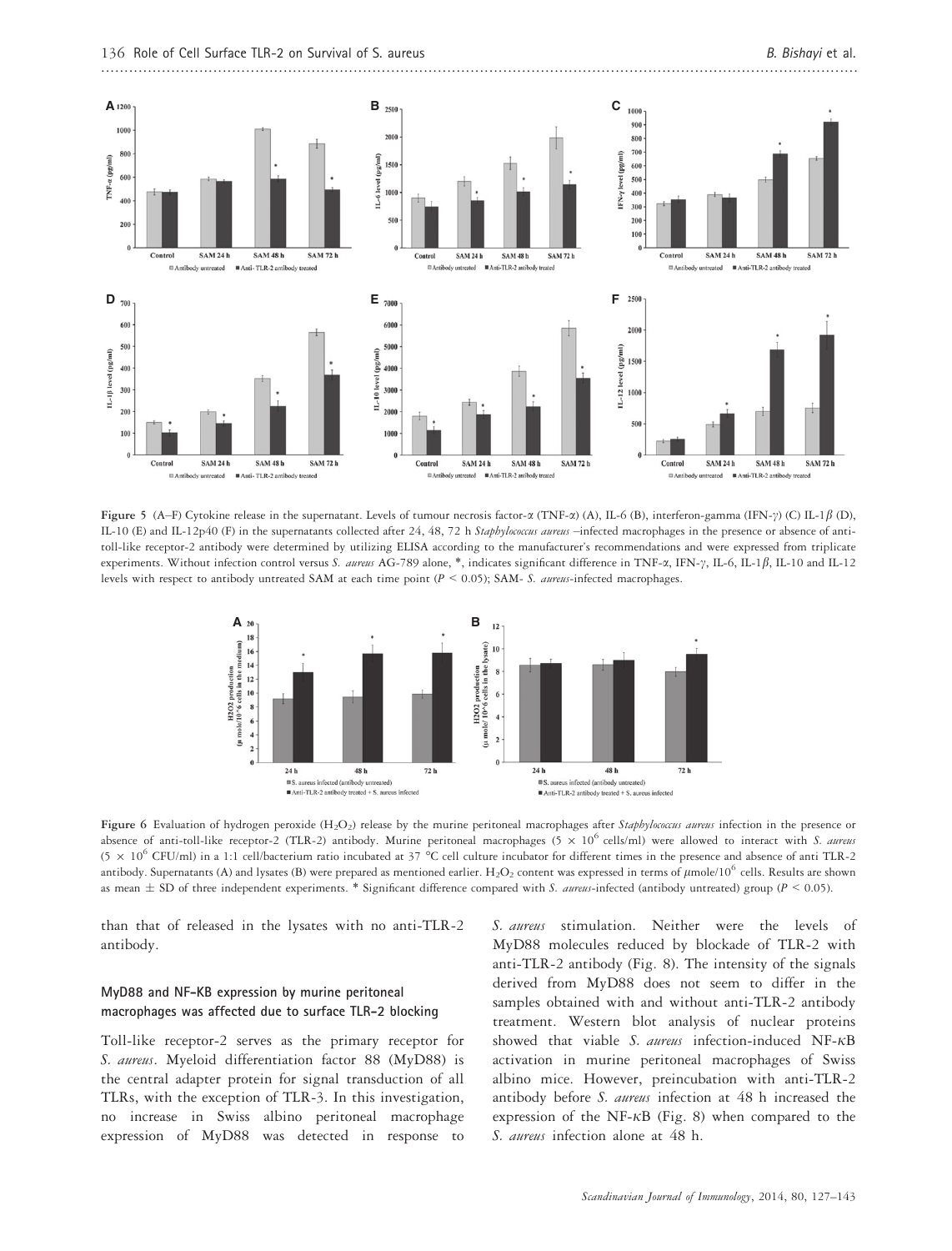..................................................................................................................................................................

Anti-TLR-2 antibody  $+$ 



Figure 7 Evaluation of nitric oxide (NO) release by the murine peritoneal macrophages after Staphylococcus aureus infection in the presence or absence of anti-toll-like receptor-2 (TLR2) antibody. Murine peritoneal macrophages (5  $\times$  10<sup>6</sup> cells/ml) were allowed to interact with S. *aureus* (5  $\times$  10<sup>6</sup> CFU/ml) in a 1:1 cell/bacterium ratio incubated at 37 °C cell culture incubator for different times in the presence and absence of anti-TLR-2 antibody. Results in this figure represent mean NO content ( $\mu$ M) in the medium (A) or from cell-free lysate (B) of murine peritoneal macrophages from different groups of triplicate experiments. \*Significant difference compared with S. aureus-infected (antibody untreated) group ( $P \le 0.05$ ).

Figure 8 Effect of anti-toll-like receptor-2 (TLR2) antibody on  $M_VD88$  and  $NF-\kappa B$ expression in Staphylococcus aureus-stimulated murine peritoneal macrophages: Murine peritoneal macrophages  $(5 \times 10^6 \text{ cells/ml})$ were preincubated with anti-TLR-2 antibody. Cells were then infected with S. aureus  $(5 \times 10^6 \text{ CFU/ml})$  for different times as indicated. Whole-cell lysates were then prepared for the analysis of MyD88 and NFkB by Western blot as described previously. All the samples were probed with  $\beta$ -tubulin to show equal protein loading. Results shown are representative of three independent experiments. \*Significant difference with respect to uninfected control macrophages. #Significant difference with respect to antibody untreated SAM 48 h. SAM-S. aureus-infected macrophages.

#### **Discussion**

The presence of specific TLR-2 receptor on the surface of murine peritoneal macrophages of Swiss albino mice has been reported in this study. Blocking of cell surface TLR-2 by antibody enhances the peritoneal macrophage's ability to clear staphylococcal infection, attenuates pro-inflammatory cytokine production and increases secretion of IL-12, IFN- $\gamma$  and production of  $H_2O_2$  and NO with an elevated NF-KB expression. We have also established that peritoneal macrophage respond to stimulation with S. aureus, that is, TLR-2 ligand, according to previous reports [43], and this effect is partially, but significantly, decreased by anti-TLR-2 antibodies. Previous studies indicated that

Uninfected **SAM SAM** S. aureus **SAM** infected control 24 h 48 h  $72h$ 48 h **33 KDa MyD 88**  $NF - \kappa B$ **76 KDa** *<u>B-tubulin</u>* 52 KDa  $N = \kappa B$  MyD 88  $1.8$  $1.6$ Fold change (arbitrary unit)  $1.4$  $1.2$  $\overline{1}$  $0.8$  $0.6$  $0.4$  $0.2$ Uninfected **SAM 24 h SAM 48 h SAM 72 h** Anti-TLR-2<br>antibody +  $S$ . contro

> 10  $\mu$ g/ml of a polyclonal receptor–neutralizing antibody to TLR-2 was sufficient to saturate TLR-2 receptors in  $10^6$ macrophages [34] indicating saturation of cell surface TLR-2 in Swiss mice macrophages using this amount of anti-TLR-2 antibody.

ureus infected<br>48 h

It has long been known that professional phagocytes may serve as intracellular reservoirs of S. *aureus*. In keeping with this idea, recent in vitro studies have confirmed highlevel resistance by S. aureus to macrophage-mediated killing [44, 45]. It may be suggested that macrophage cell surface TLR-2 of Swiss mice were involved in the recognition of viable S. *aureus*. It can also be suggested that prior incubation of macrophages with anti-TLR-2 antibody might lead to reduced recognition of viable bacteria;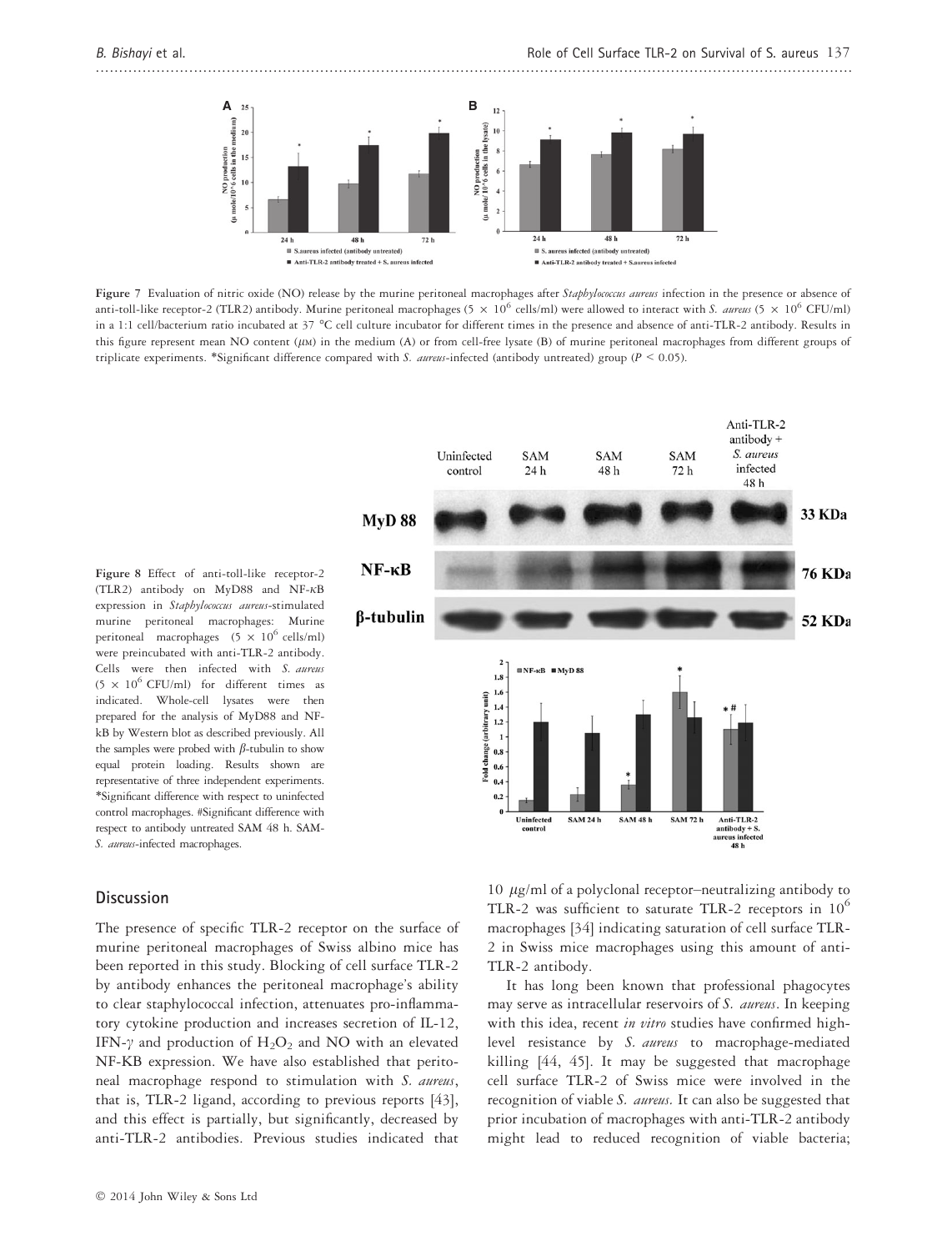

Scheme 1. Schematic representation of the study.

however, the number of bacteria that have already been internalized were killed by the macrophages. As there was no further recognition as well as internalization due to receptor blocking, less intracellular survival inside the macrophages might be suggested. However, our data indicate that blocking of TLR-2 acts to accelerate the elimination of bacteria. This is in accordance with the previous observation that TLR-2 responds to pathogenic microbes and activates signalling pathways that lead to the production of the immunosuppressive environment [16]. It is therefore possible that TLR-2 is an immunosuppressive PRR, in both humoral and cellular innate immune responses, at least for certain types of microbes. The absence of TLR-2 has also been shown to provide protective effects to the host organism in certain models [7].

Reactive oxygen species, such as hydrogen peroxide and superoxide, are generated during the macrophage respiratory burst in response to microbial infection. Bacterial pathogens must overcome the toxic effects of ROS to establish infections. Production of SOD and catalase enzymes, which decompose superoxide and peroxide radicals, respectively, have been reported to contribute to the virulence of a number of pathogens. Thus, the ability of catalase to decompose peroxide radicals increases survival of bacteria in the presence of peroxide [46, 47].

Catalase is an enzyme that is involved in oxidative stress resistance and converts  $H_2O_2$  generated during cellular metabolism to water and molecular oxygen. As a result, catalase has been proposed as a potential virulence factor in many bacterial pathogens [48, 49], because its activity might protect them from the ROS generated by eukaryotic cells, mainly by the inflammatory cells during phagocytosis. In S. aureus, catalase has been implicated as a virulence-determinant [50]. However, recent studies with S. aureus katA mutants, deficient in catalase enzyme, have revealed no differences in virulence with the corresponding wild-type strains in different murine models of infection [36]. As we obtained reduced catalase activity after TLR-2 blocking, degradation of macrophage-derived  $H_2O_2$  by catalase is prevented, leading to enhanced killing of S. aureus by  $H_2O_2$  and less intracellular survival is suggested.

Contribution of catalase was further verified by the assay of catalase in the presence of ATZ. Previous studies using ATZ, a specific catalase inhibitor, have marked their role in endogenous catalase inhibition and thereby leading to a moderate rise in  $H_2O_2$  production [51] and subsequently a greater host microbicidal activity. Pretreatment of macrophages with ATZ specifically inhibited the macrophagederived catalase; therefore, the enzyme activity obtained in the supernatant or lysate indicated that the released catalase was of bacterial origin. This decrease was even more prominent when macrophages were pretreated with ATZ as well as anti-TLR-2 antibody before infection.

In support of this argument, we established the whole staphylococcal catalase activity after stimulation with  $H<sub>2</sub>O<sub>2</sub>$ . The amount of catalase released by the bacteria in ATZ non-treated set was quite higher compared with the ATZ treated set and established our speculation that the released catalase was of bacterial origin.

Moreover, the bacteria recovered after time-dependent phagocytosis in the presence of anti-TLR-2 antibody also shows reduced catalase activity. This might indicate that reduced bacterial catalase enzyme activity is the limiting factor for less intracellular survival of S. aureus inside the macrophages due to TLR-2 blocking. This phenomenon of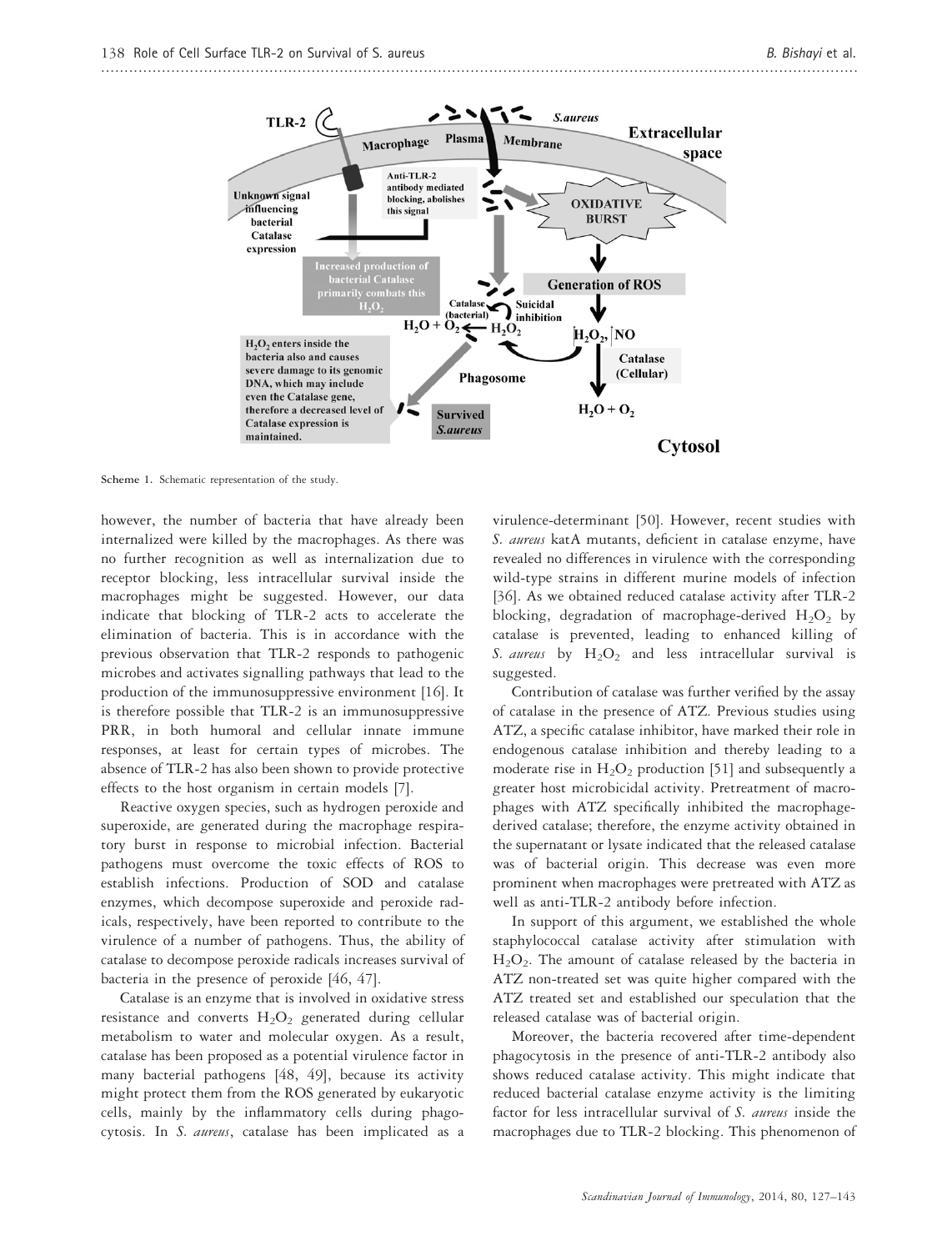decreased catalase activity of the recovered bacteria after phagocytosis in the presence of anti-TLR-2 antibody may suggest that following phagocytosis, a signal might have been transmitted in macrophages, the bacterium that remain viable inside the cell may express some factors which promote growth, leading to expression of some genes which can downregulate or repress the catalase gene or mutate the bacteria. However, the mutation directly associated with loss of catalase activity has not been identified [52].

We have demonstrated the marked decrease in the catalase activity of the bacteria recovered after phagocytosis in the presence of anti-TLR-2 antibody. This also suggests an increase in released  $H_2O_2$  levels after phagocytosis. These changes in recovered bacterial catalase activity after phagocytosis were not due to loss of catalase during the washing procedure or culture in medium. It has been reported that catalase cannot be saturated by its substrate, to a certain limit, this enzymes works faster when more  $H<sub>2</sub>O<sub>2</sub>$  is available [53]. This may support that decreased level of catalase in bacteria was maintained after they were recovered and cultured in medium. The reason for low catalase activity in the bacteria isolated after engulfment by macrophages may be given (Scheme 1) as follows: (1) The reduced activity of catalase in the S. aureus after phagocytosis by macrophages may lie in excess  $H_2O_2$  in macrophages diffusing in to the bacterial cell where a slight increase in the level of  $H_2O_2$  may cause 'suicidal inactivation' of bacterial catalase by its own substrate [54]. Suicidal inactivation of catalase and peroxidases by their substrate such as  $H_2O_2$  has been reported, (2) diffusion of  $H<sub>2</sub>O<sub>2</sub>$  in to bacterial and subsequent diffusion of some  $\rm H_2O_2$  in to the macrophages from the host cell, in fact does not cause much change in the level of  $H_2O_2$ , or (3) blockage by TLR 2 antibody may trigger  $H_2O_2$  generation from some non-mitochondrial pathway, and as catalase remains inhibited, this  $H_2O_2$  addition does not get metabolized quickly and that may be the reason for  $H<sub>2</sub>O<sub>2</sub>$  level not getting altered in macrophages even after block by TLR 2 antibody [55].

It has been reported that long-term cultures (72-h postinfection) of infected phagocytes permitted recover of viable wild-type Campylobacter jejuni, in contrast no viable KatA mutant bacteria have been recovered. This observation indicates that catalase is essential for intramacrophage persistence and growth and suggests a novel mechanism for intracellular survival [49]. Moreover, bacteria recovered 72 h post-infection remained culturable, survived and multiplied significantly higher numbers. In a recent study it has been shown that S. aureus phagocytosed by human monocyte derived macrophages can survive intracellularly for 4– 7 days without affecting cell viability. This proceeds until the cells are suddenly lysed by escaping bacteria, which then go on to proliferate to high numbers [2]. These findings also supported the maintenance of virulence factors (e.g. catalase) even after recovery from long-term culture or phagocytosis. It seems that some intracellular bacteria are capable of resisting several hours or even for days the microbicidal assault by neutrophils, which in time may release live bacteria on sites [56] and maintain its existence over there.

SODs are responsible for converting superoxides to hydrogen peroxide and oxygen. Thereafter, catalase converts hydrogen peroxide to water and oxygen. In comparison with catalase, SOD activity is increased after phagocytosis in the presence of anti-TLR-2 antibody. Enhanced SOD activity might indicate a greater accumulation of  $H_2O_2$  inside the cell-mediating enhanced bacterial killing.

We have measured the catalase and SOD activity from the recovered bacteria after time-dependent phagocytosis in the presence or absence of anti-TLR-2 antibody to find out the origin of catalase enzyme in the recovered bacteria. The decreased catalase and increased SOD in the bacterial lysate of the recovered bacteria might indicate their role in scavenging murine macrophage-derived  $H_2O_2$ . Our findings raise the possibility that decreased catalase may enhance  $H_2O_2$  accumulation and ultimately limit  $H_2O_2$ decomposition. This data confirmed the role catalase and SOD in the bacterial intracellular survival and that the released catalase and SOD during phagocytosis were predominantly of bacterial origin. This was further verified by the Western blot analysis of the crude bacterial lysate of the recovered bacteria after phagocytosis. Therefore, here, we report that reduced staphylococcal catalase expressions due to surface TLR-2 blocking might protect the host macrophage-derived  $H_2O_2$  leading to bacterial killing by murine peritoneal macrophages of Swiss albino mice. It has also been reported that absence of catalase reduces longterm survival of Helicobacter pylori in macrophage phagosomes [48]. As a result, strains that do not produce catalase have reduced virulence [57].

It has to be elucidated whether parts of the ROS in phagolysosomes may be a trigger for the stringent response in S. aureus [58]. Little is known about the intracellular behaviour of S. aureus. Growing evidence suggests that S. aureus can survive after phagocytosis and persists in neutrophils or macrophages to hide from the immune system, as well as to travel to and infect distant sites in the host [59, 60]. However, the importance of single virulence factors, as of catalase in this case, contributing to intracellular survival seems to be dependent on the type of host cell and bacterial strains analysed. Further studies using Swiss albino peritoneal macrophages will delineate this hypothesis in future.

Additionally, we performed the intracellular survival of S. aureus in macrophages, where ATZ pretreated macrophages were infected either with recovered S. aureus from anti-TLR-2 antibody treated or anti-TLR-2 antibody nontreated macrophages, we found that pretreatment of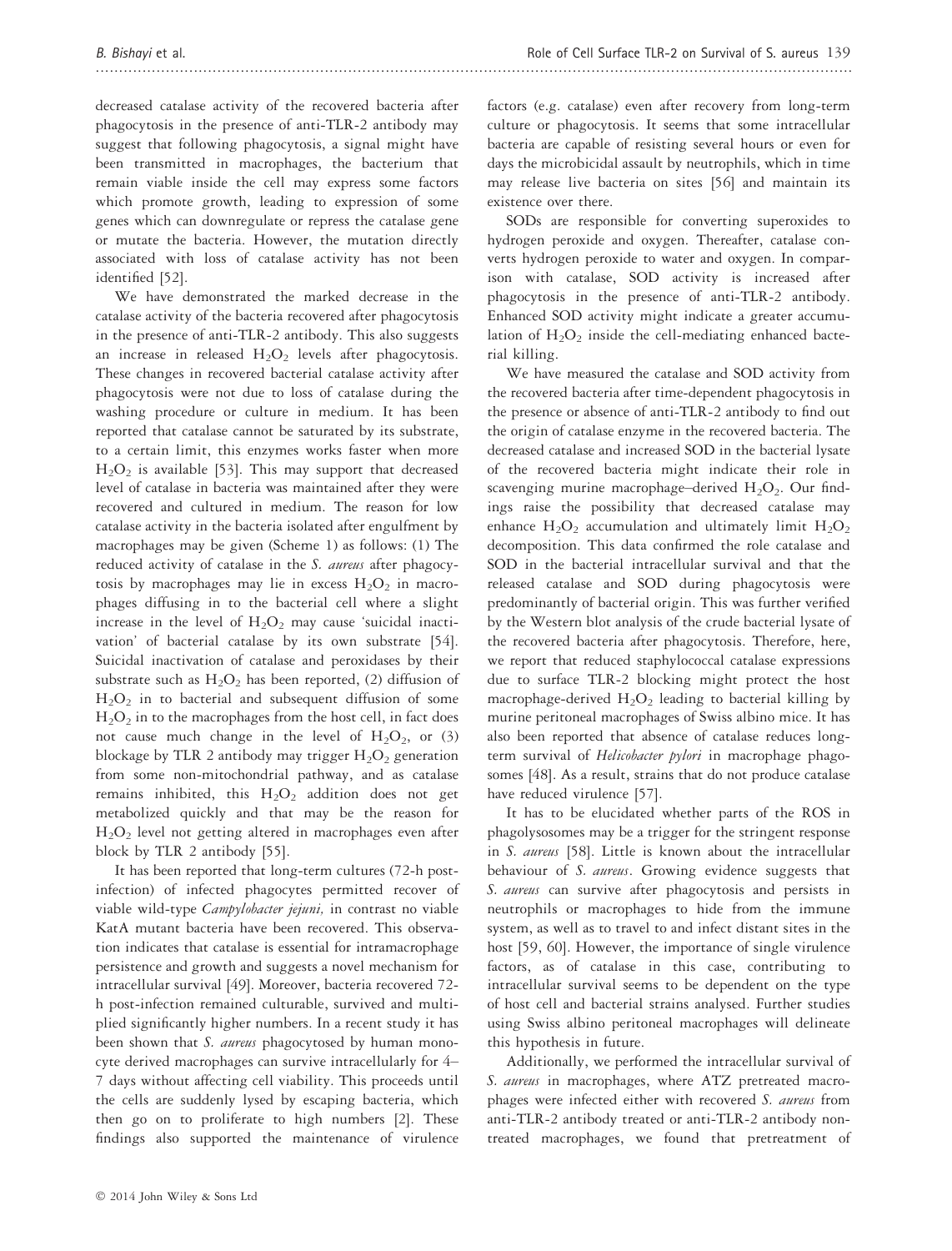macrophages with ATZ significantly reduces the bacterial burden in macrophages when they were infected with the recovered S. aureus from the anti-TLR-2 antibody-treated macrophages (Table 7). As the recovered bacteria from anti-TLR-2 antibody-treated macrophages have decreased catalase expression, after infecting the freshly isolated and ATZ pretreated macrophages with them the degradation of  $H<sub>2</sub>O<sub>2</sub>$  either by macrophage derived catalase or by the bacterial catalase is not possible; therefore, the  $H_2O_2$ mediated killing of bacteria is favoured and we obtained reduced intracellular survival as evident from Table 7. This was also identical with our previous findings where we have reported that pretreatment of mice with ATZ reduces the bacterial burden in the blood and spleen after in vivo infection with the recovered bacteria [35]. However, infection of freshly isolated and ATZ pretreated macrophages with the recovered bacteria from anti-TLR2 antibody non-treated macrophages shown non-significant increased intracellular survival. It may be hypothesized that since the bacteria that were recovered from anti-TLR-2 antibody non-treated macrophages, the bacteria might have increased or normal catalase expression, which can decompose the macrophage derived  $H_2O_2$ , as a result the bacteria survived inside the macrophage and shows increased CFU (Table 7), although it is insignificant.

When an infection occurs, the innate immune system is the first line to address the whole bacteria. As infection also implies a contact with whole bacteria and not with purified microbial products, we analysed the response of murine peritoneal macrophages to viable bacteria. Heat killing might denature the cell wall in a way that buries TLR-2 ligands such that they are harder for the receptor to see without proteolytic processing of the cell wall or without concentrating TLR-2 in phagosomal membranes. As a high ratio of IL-10 to TNF-a was associated with fatal outcome in patients with infection [61], we focused our study on the production of pro-inflammatory and an anti-inflammatory cytokines. Measurement of TNF- $\alpha$ , IL-1 $\beta$  and IL-6 from the mononuclear cells after incubation with TLR ligand for TLR-2 is suggested as a clinical assay to evaluate toll-likereceptor function and to find out possible molecular defect in the innate immune system related to TLR function [62]. This data demonstrate activation of Swiss albino peritoneal macrophage cells in response to bacteria resulting in production of pro-inflammatory cytokines such as TNF-a, IL-1 $\beta$  and IL-6. Furthermore, TNF- $\alpha$ , IL-1 $\beta$  and IL-6 production by S. aureus stimulated Swiss albino peritoneal macrophage was significantly reduced by incubation with the blocking anti-TLR-2 antibody. This has also corroborated with previous study where TLR-2-deficient macrophages demonstrated marked impairment in the S. aureus-induced TNF- $\alpha$ .

The data obtained in this study also demonstrates that production of inflammatory cytokines by Swiss albino peritoneal macrophage was attenuated by anti-TLR-2 antibody administered before S. aureus -stimulation. These results implicate antibody-mediated TLR-2 blockage on immune cells as a promising strategy for attenuation of potentially fatal host response amplification in the course of acute infection. Moreover, we also observed that the production of TNF- $\alpha$ , IL-1 $\beta$  and IL-6 from S. aureusstimulated peritoneal macrophages occurred via a TLR-2 dependent-signalling mechanism. This is also supported by previous study where S. aureus induced IL-6 production was inhibited in the presence of neutralizing anti-TLR-2 antibody [14, 63]. It was reported that TLR-4, but not TLR-2, blockade by antibody on human PBMCs inhibited rapid IFN-  $\gamma$  release but not IL-10 reduction upon Escherichia coli infection [64]. Furthermore, IFN- $\gamma$  challenge enhanced TLR2-specific human PBMC activation if applied 3 h before TLR-2 challenge implicating IFN- $\gamma$  as a MyD88 – driven inducer of regulation of surface TLR-2 expression and infection-related TLR-2 sensitivity [8]. Therefore, elevated IFN- $\gamma$  and reduced IL-10 level after TLR-2 blockade might lead to activation of macrophages as the immunosuppressive effects of S. aureus induced IL-10 is withdrawn. It was reported that in the presence of IFN- $\gamma$ , IL-12 is induced by S. aureus in monocytes/macrophages while IL10 is suppressed, leading to expression of high levels of MHC class II and costimulatory molecules. However, when macrophages are targeted by microbes (especially bacteria and some IL-10-producing/inducing viruses), such

as S. aureus, which cause recurrent infections, high levels of IL-10 as well as Th17 promoting IL-6 and IL-23, but not IL-2 may be produced. High levels of IL-10 might inhibit the innate immune response by decreasing the release of inflammatory cytokines and simultaneously inhibiting antigen presentation by down modulating MHC class II molecules and costimulatory molecules [48]. Therefore, In the presence of increased IFN- $\gamma$  due to TLR-2 blockade the elevated IL-12, while suppression of IL-10 is not surprising as evident from our study. Moreover, it is also reported that TLR-2 antibody treatment markedly reduced the level of IL-10 and restored the release of IFN- $\gamma$  [17]. Therefore, increased IFN- $\gamma$  might regulate macrophage activation and also determines the outcome of S. aureus infection.

Recent evidence also suggested that ligation of TLR-2 by pathogenic microorganisms such as fungi or mycobacteria induce a Th-2 anti-inflammatory bias either through the release of IL-10 or through inhibition of IFN-signalling. This leads to down modulation of the microbicidal function of leucocytes and evasion of host defence [65]. The increased levels of IFN- $\gamma$  and IL-12 due to TLR-2 blockade before S. *aureus* infection appears to regulate the expression of TLR-2 and might be increased with the concentration and duration of treatment with bacterial pathogens, and the increase was amplified by several cytokines [66].

In the TLR2-mediated signal transduction pathway, the  $NF-\kappa B$  pathway is closely related to the inflammatory response. Nuclear factor- $\kappa$ B is the generic name for a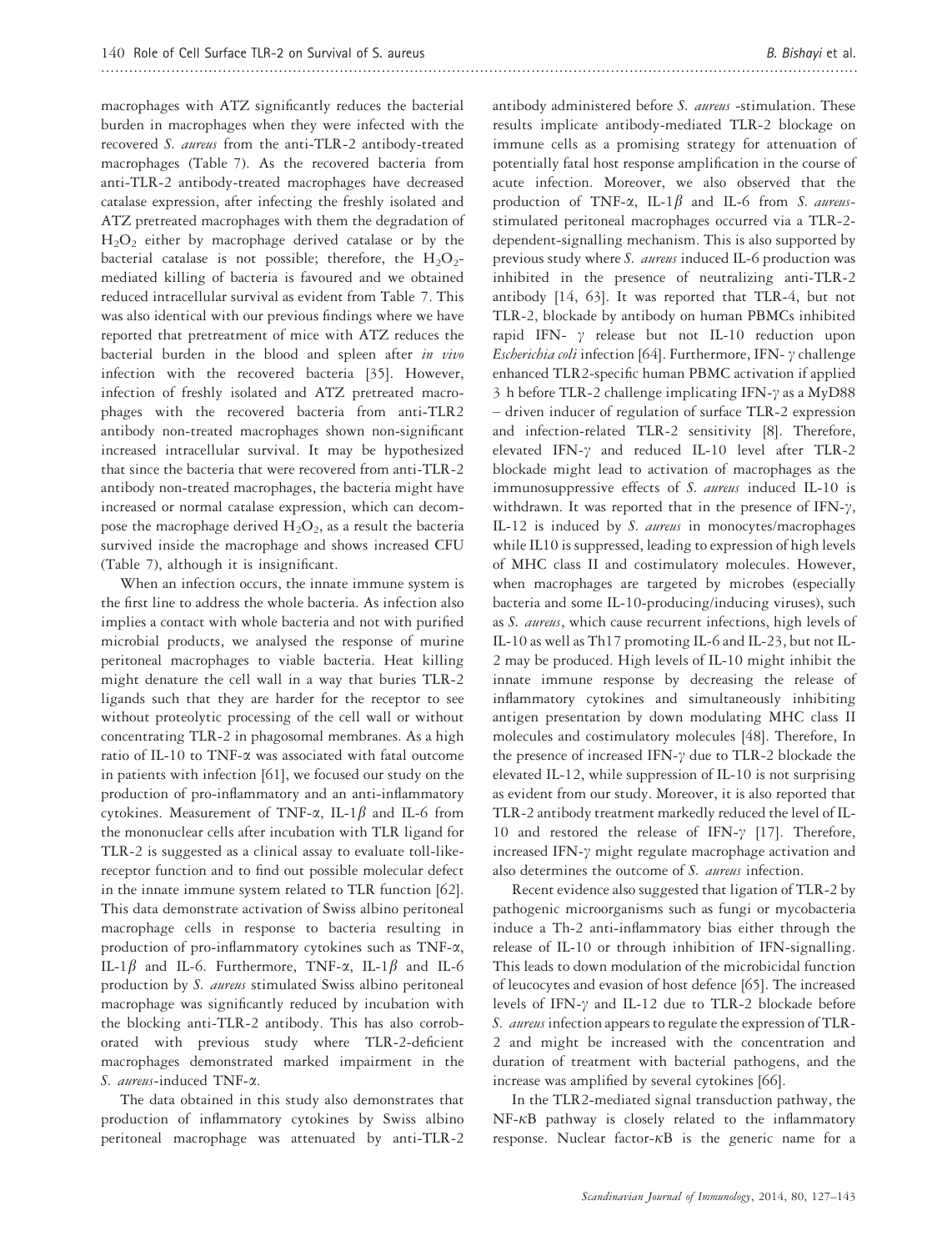family of dimers formed by a several proteins:  $NF-\kappa B1$ (also known as  $p50/p105$ ), NF- $\kappa$ B2 (also known as  $p52/$ p100) and REL, RELA (also known as  $p65/NF-\kappa B3$ ) and RELB. The different heterodimers bind to specific promoters to initiate transcription of a wide range of genes that influence the inflammatory response as well as cell death and survival and tissue repair. The most common NF- $\kappa$ B dimer comprises a p65 and p50 heterodimer. I $\kappa$ B $\alpha$ binds  $NF-\kappa B$  in the cytoplasm to block its nuclear translocation. A variety of stimuli lead to phosphorylation of critical serine residues on  $I\kappa B\alpha$ , targeting it for ubiquitination and degradation by the proteasome, thus allowing  $NF-\kappa B$  to enter the nucleus and mediate transcription. This study indicates that nuclear expression of NF- $\kappa$ B in Swiss albino peritoneal macrophage was increased in response to S. aureus infection and was not inhibited by administration of anti-TLR-2 antibody before stimulation. These data support the hypothesis that TLR-2 induces inflammatory reactions through activation of NF- $\kappa$ B-signalling pathways. In this model signalling via pattern recognition receptors which activate NF-KB transcriptional factors may explain the partial activation of macrophages, during anti-TLR-2 blocking. We observed activation of NF-KB shortly after phagocytosis during TLR-2 blocking. Furthermore, it can be suggested that the increased production of IFN- $\gamma$  and IL-12 by S. aureus – stimulated Swiss albino peritoneal macrophage associated with TLR-2 blockade is mediated by induction of  $NF-\kappa B$ nuclear transfer at latter stages of infection. In this study, no increase in Swiss albino peritoneal macrophage expression of MyD88 was detected in response to  $S$ . aureus stimulation, as evident from the intensity of signals derived from MyD88 obtained from the samples with and without anti-TLR-2 antibody treatment. It has been reported that MyD88 dependent [6] and MyD88-independent pathways exist as part of TLR-mediated signalling pathways after bacterial infection. Thus, MyD88-independent pathways may also play a major role in TLR2-mediated signalling pathway in these Swiss albino mice. Previous results acquired after treatment with anti-IFN- $\gamma$  suggest that NO release after LPS challenge is mediated through IFN- $\gamma$  [67]. In our case, due to availability of the inducer cytokine like IFN- $\gamma$  for iNOS, the NO level gets increased. Our results also indicated that elevated IL-12, which is one of the main inducers of IFN- $\gamma$  in cells, leading to enhanced IFN- $\gamma$  is involved in the regulation of NO production and to some extent gives protection also supported by earlier study [68, 69].

## Conclusion

Blocking of cell surface TLR-2 by antibody enhances the peritoneal macrophage's ability to clear staphylococcal infection, attenuates pro-inflammatory cytokine production, and increases secretion of IL-12, IFN- $\gamma$ , and production of  $H_2O_2$  and NO with concomitant signalling of NF-

 $\kappa$ B. To understand whether catalase contributing in the intracellular survival, was of bacterial origin or not, 3 amino 1, 2, 4-triazole (ATZ) was used to inhibit specifically macrophage derived catalase. Catalase enzyme activity from the whole staphylococcal cells in presence of ATZ suggested that the released catalase were of extracellular origin. Catalase protein expression from the whole staphylococcal cells recovered after phagocytosis also indicated the catalase release from S. aureus. From the intracellular survival assay, it was evident that pretreatment of macrophages with ATZ reduces the bacterial burden in macrophages when infected with the recovered bacteria only from the anti-TLR-2 antibody treated macrophages after phagocytosis. Our findings raise the possibility that decreased catalase may help to enhance  $H_2O_2$  accumulation and ultimately limit H2O<sup>2</sup> decomposition. Therefore, here, we report that reduced staphylococcal catalase expressions due to surface TLR-2 blocking might protect the host macrophage derived  $H_2O_2$  leading to bacterial killing by murine peritoneal macrophages of Swiss albino mice. The increased levels of IFN- $\gamma$  and IL-12 and enhanced NF- $\kappa$ B expression due to TLR-2 blockade before S. aureus infection appear to regulate the killing of bacteria by inducing  $H_2O_2$  and NO promotes bacterial killing.

## Acknowledgment

The author (Biswadev Bishayi) thanks the Department of Science and Technology (DST), Science and Engineering Research Board (SERB), Ministry of Science and Technology, Government of India, New Delhi, India for funding this project. The author (Biswadev Bishayi) is indebted to, Department of Science and Technology, Government of India for providing us with the instruments procured under the DST-PURSE programme to the Department of Physiology, University of Calcutta.

#### References

- 1 Akira S, Uematsu S, Takeuchi O. Pathogen recognition and innate immunity. Cell 2006;124:783–801.
- 2 Kubica M, Guzik K, Koziel J et al. A potential new pathway for Staphylococcus aureus dissemination: the silent survival of S. aureus phagocytosed by human monocyte-derived macrophages. PLoS One 2008;3:e1409.
- 3 Fournier B. The function of TLR2 during Staphylococcal diseases. Front Cell Infect Microbiol 2013;2:167.
- 4 Silva MT. Macrophage phagocytosis of neutrophils at inflammatory/ infectious foci: a cooperative mechanism in the control of infection and infectious inflammation. J Leukoc Biol 2011;89:675-83.
- 5 Takeuchi O, Akira S. Pattern recognition receptors and inflammation. Cell 2010;140:805-20.
- 6 Takeuchi O, Hoshino K, Akira S. Cutting edge: TLR2-deficient and MyD88-deficient mice are highly susceptible to Staphylococcus aureus infection. J Immunol 2000;165:5392–6.
- 7 Knuefermann P, Sakata Y, Baker JS et al. Toll-like receptor 2 mediates Staphylococcus aureus-induced myocardial dysfunction and cytokine production in the heart. Circulation 2004;110:3693–8.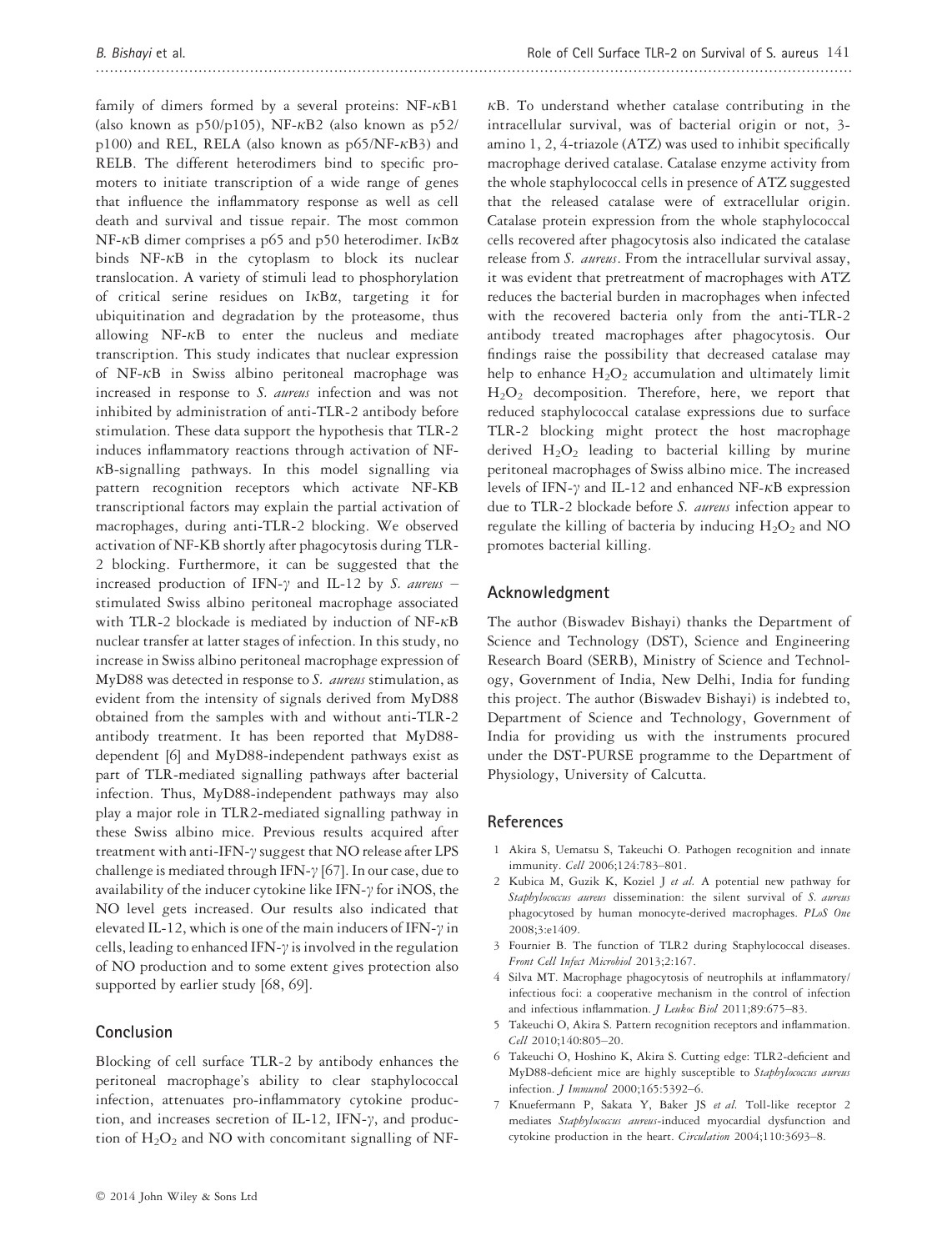- 8 Spiller S, Elson G, Kirschning CJ et al. TLR-4 induced IFN- $\gamma$ production increases TLR-2 sensitivity and drives Gram negative sepsis in mice. J Exp Med 2008;205:1747–54.
- 9 Netea MG, Sutmuller R, Hermann C et al. Toll-like receptor 2 suppresses immunity against *Candida albicans* through induction of IL-10 and regulatory T-cells. J Immunol 2004;172:3712–8.
- 10 Arko-Mensah J, Julian E, Singh M et al. TLR2 but not TLR4 signalling is critically involved in the inhibition of IFN- $\gamma$  induced killing of Mycobacteria by murine macrophages. Scand J Immunol 2007;65:148–57.
- 11 Netea MG, Van der Meer JWM, Kullberg BJ. Toll-like receptors as an escape mechanism from the host defense. Trends Microbiol 2004;12:484–8.
- 12 Watanabe I, Ichiki M, Shiratsuchi A et al. TLR2-mediated survival of Staphylococcus aureus in macrophages: a novel bacterial strategy against host innate immunity. *J Immunol* 2007;178:4917-25.
- 13 Singh A, Rost D, Tvardovskaia N et al. Yersinia V-antigen exploits toll-like receptor 2 and CD14 for interleukin 10 mediated immunosuppression. J Exp Med 2002;196:1017–24.
- 14 Strunk T, Power Coombs MR, Currie AJ et al. TLR2 mediates recognition of live Staphylococcus epidermidis and clearance of bacteremia. PLoS One 2010;5:e10111.
- 15 Dong C, Sexton H, Gertrudes A et al. Inhibition of toll-like receptormediated inflammation in vitro and in vivo by a novel benzoxaborole. J Pharmacol Exp Ther 2013;344:436–46.
- 16 Kondo T, Kawai T, Akira S. Dissecting negative regulation of tolllike receptor signalling. Trends Immunol 2012;33:450–60.
- 17 Yang HZ, Cui B, Liu HZ et al. Blocking TLR-2 activity attenuates pulmonary metastasis of tumor. PLoS One 2009;4:e6520.
- 18 Weiss DJ, Souza CD, Evanson OA et al. Bovine monocyte TLR2 receptors differentially regulate the intracellular fate of Mycobacterium avium subsp. paratuberculosis and Mycobacterium avium subsp. avium. J Leukoc Biol 2008;83:48–55.
- 19 Ultaigh SNA, Saber TP, McCormick J et al. Blockade of TLR2 prevents spontaneous and induced cytokine release from rheumatoid arthritis ex vivo synovial explant cultures. Arthritis Rheum 2010;62 (Suppl. 10):16.
- 20 Kim S, Takahashi H, Lin WW et al. Carcinoma produced factors activates myeloid cells via TLR2 to stimulate metastasis. Nature 2009;457:102–6.
- 21 Yan J, Hua F, Liu H et al. Simultaneous TLR2 inhibition and TLR9 activation synergistically suppress tumor metastasis in mice. Acta Pharmacol Sin 2012;33:503–12.
- 22 Ajuwon KM, Banz W, Winters TA. Stimulation with peptidoglycan induces interleukin 6 and TLR2 expression and a concomitant down regulation of expression of adiponectin receptors 1 and 2 in 3T3-L1 adipocytes. J Inflamm 2009;6:8.
- 23 Meng G, Rutz M, Schiemann M et al. Antagonistic antibody prevents toll-like receptor 2- driven lethal shock like syndromes. J Clin Invest 2004;113:1473–81.
- 24 Liu T, Matsuguchi T, Tsuboi N et al. Differences in expression of Toll-like receptors and their reactivities in dendritic cells in BALB/c and C57BL/6 mice. Infect Immun 2002;70:6638–45.
- 25 Das D, Bishayi B. Staphylococcal catalase protects intracellularly survived bacteria by destroying  $H_2O_2$  produced by the murine peritoneal macrophages. Microb Pathog 2009;47:57–67.
- 26 Paul-Clark MJ, McMaster SK, Sorrentino R et al. Toll-like receptor 2 is essential for sensing of oxidants during inflammation. Am  $J$  Respir Crit Care Med 2009;179:299–306.
- 27 Sorci G, Faivre B. Inflammation and oxidative stress in vertebrate host-parasite system. Philos Trans R Soc Lond B Biol Sci 2009;364: 71–83.
- West AP, Brodsky IE, Rahner C et al. TLR signalling augments macrophage bactericidal activity through mitochondrial ROS. Nature 2011;472:476–82.
- 29 Martı'nez-Pulgarı'n S, Dominguez-Bernal G, Orden JA et al. Simultaneous lack of catalase and beta-toxin in Staphylococcus aureus leads to increased intracellular survival in macrophages and epithelial cells and to attenuated virulence in murine and ovine models. Microbiology 2009;155:1505–15.
- 30 Mal P, Dutta S, Bandyopadhyay D et al. Gentamicin in combination with ascorbic acid regulates the severity of Staphylococcus aureus infection-induced septic arthritis in mice. Scand J Immunol 2012;76:528–40.
- 31 Das D, Bishayi B. Contribution of catalase and superoxide dismutase to the intracellular survival of clinical isolates of Staphylococcus aureus in murine macrophages. Indian J Microbiol 2010;50:375–84.
- 32 Lancioni CL, Li Q, Thomas JJ et al. Mycobacterium tuberculosis lipoproteins directly regulate human memory CD4<sup>+</sup> T cell activation via Toll-like receptors 1 and 2. Infect Immun 2011;79:663-73.
- 33 Swisher JFA, Burton N, Bacot SM et al. Annexin A2 tetramer activates human and murine macrophages through TLR4. Blood 2010;115:549–58.
- 34 Gebbia JA, Coleman JL, Benach JL. Selective induction of matrix metalloproteinases by Borrelia burgdorferi via Toll-like receptors 2 in monocytes. J Infect Dis 2004;189:113-9.
- 35 Sen R, Das D, Bishayi B. Staphylococcal catalase regulates its virulence and induces arthritis in catalase deficient mice. Indian J Physiol Pharmacol 2009;53:307-17.
- 36 Cosgrove KG, Coutts IM, Jonsson A et al. Catalase (KatA) and alkyl hydroperoxide reductase (AhpC) have compensatory roles in peroxide stress resistance and are required for survival, persistence, and nasal colonization in Staphylococcus aureus. J Bacteriol 2007;189:1025-35.
- 37 Able AJ, Guest DI, Sutherland MW. Hydrogen peroxide yields during the incompatible interaction of tobacco suspension cells inoculated with Phytophthora nicotianae. Plant Physiol 2000;124:899– 910.
- 38 Mal P, Ghosh D, Bandyopadhyay D et al. Ampicillin alone and in combination with riboflavin modulates Staphylococcus aureus infection induced septic arthritis in mice. Indian J Exp Biol 2012;50:677–89.
- 39 Mal P, Dutta K, Bandyopadhyay D et al. Azithromycin in combination with riboflavin decreases the severity of Staphylococcus aureus infection induced septic arthritis by modulating the production of free radicals and endogenous cytokines. Inflamm Res 2013;62:259–73.
- 40 Leigh PCJ, van Furth R, van Zwet TL. In vitro determination of phagocytosis and intracellular killing by polymorphonuclear and mononuclear phagocytes. In: Weir DM, ed. Handbook of Experimental Immunology. Oxford: Blackwell Scientific Publications, 1986:4:46.1– 46.26.
- 41 Nandi D, Mishra MK, Basu A et al. Protective effects of interleukin-6 in lipopolysaccharide (LPS)-induced experimental endotoxemia is linked to alteration in hepatic anti-oxidant enzymes and endogenous cytokines. Immunobiology 2010;215:443-51.
- 42 Blair P, Rex S, Vitseva O et al. Stimulation of Toll-like receptor 2 in human platelets induces a thrombo inflammatory response through activation of phosphoinositide 3-kinase. Circ Res 2009;104:346–54.
- 43 Takeuchi O, Hoshino K, Kawai T et al. Differential roles of TLR 2 and TLR 4 in recognition of Gram negative and Gram positive bacterial cell wall components. Immunity 1999;11:443–51.
- 44 Rogers DE, Tompsett R. The survival of staphylococci within human leukocytes. J Exp Med 1952;95:209–30.
- 45 Voyich JM, Braughton KR, Sturdevant DE et al. Insights into mechanisms used by Staphylococcus aureus to avoid destruction by human neutrophils. J Immunol 2005;175:3907–19.
- 46 Uzzau S, Bossi L, Figueroa-Bossi N. Differential accumulation of Salmonella (Cu, Zn) superoxide dismutases Sod CI and Sod CII in intracellular bacteria: correlation with their relative contribution to pathogenicity. Mol Microbiol 2002;46:147–56.